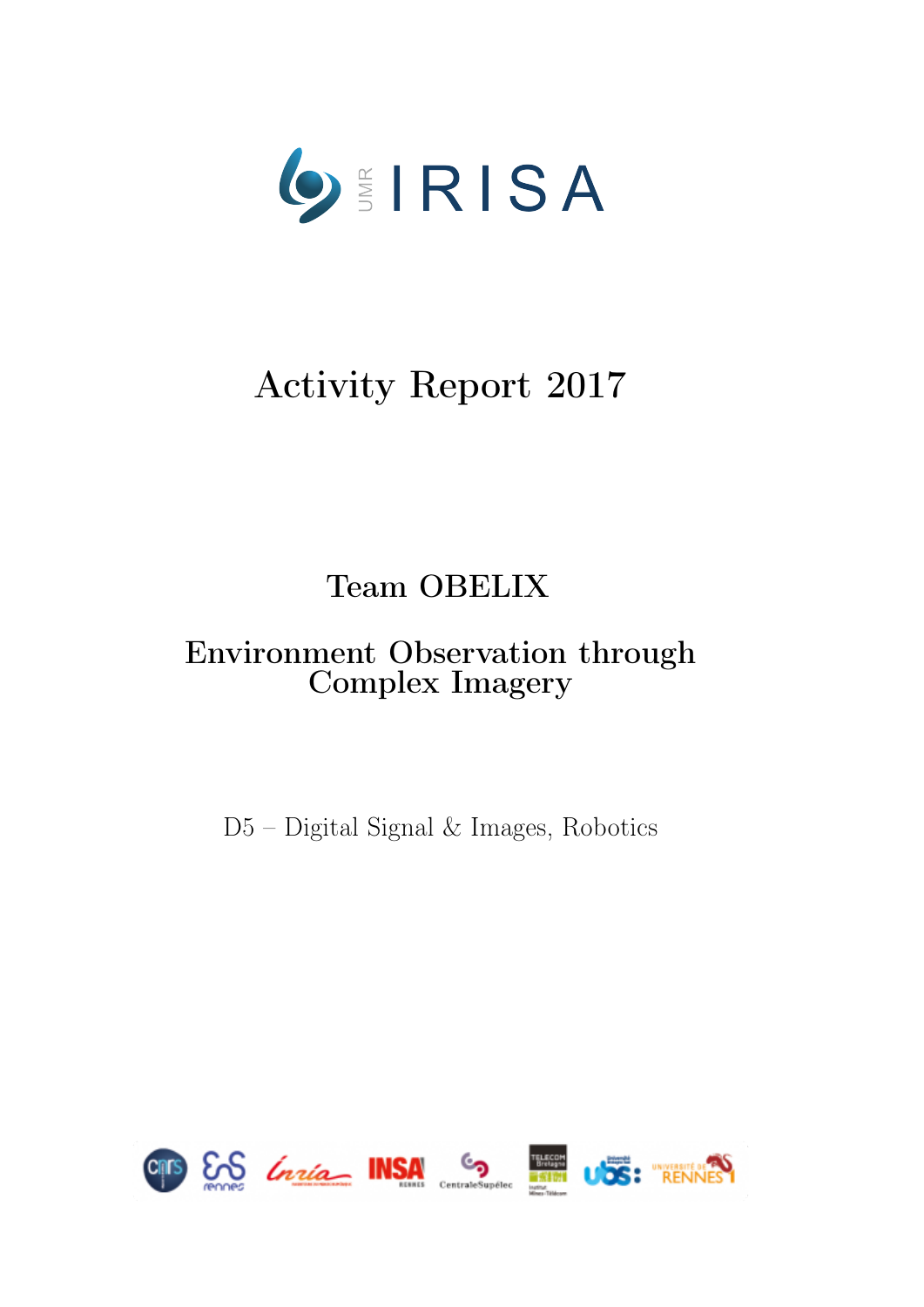Team OBELIX IRISA Activity Report 2017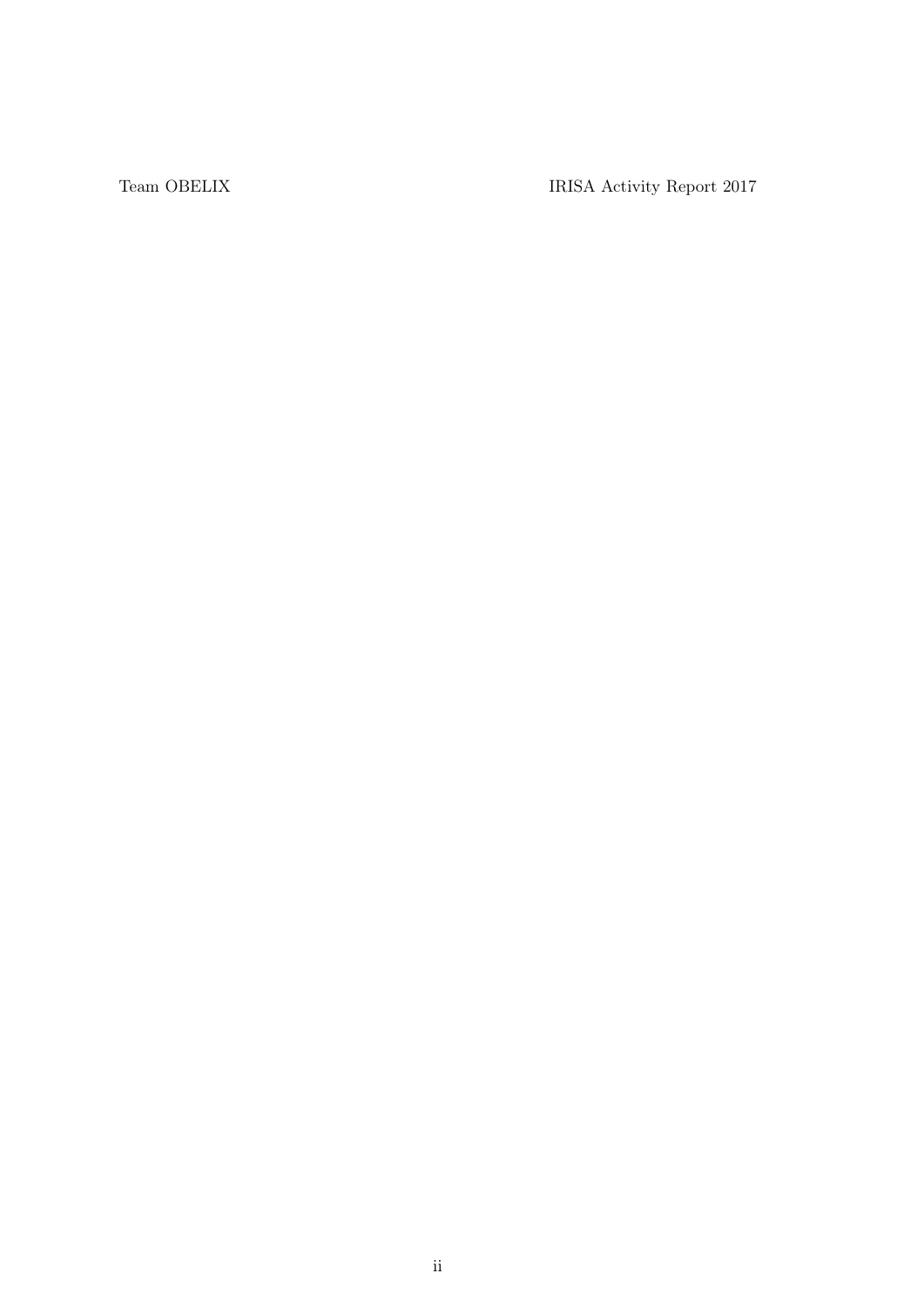# 1 Team composition

### Head of the team

Sébastien Lefèvre, Professor, Université Bretagne Sud

### Université Bretagne Sud staff

Nicolas Courty, Associate Professor, HDR Laetitia Chapel, Assistant Professor Luc Courtrai, Assistant Professor Chloé Friguet , Assistant Professor François Merciol, Assistant Professor

### Associate/external members

Thomas Corpetti, Senior researcher (DR), CNRS Romain Dambreville, Researcher, WIPSEA Yann Le Guyadec, Assistant Professor, Université Bretagne Sud Romain Tavenard, Assistant Professor, Université Rennes 2

### Post-docs

Bharath Bhushan Damodaran, ASTERIX and DeepOT projects Pierre Gloaguen, SESAME project, since June 2017 Minh-Tan Pham, DELORA project

# PhD students

Nicolas Audebert, ONERA grant, since October 2015 Adeline Bailly, RB/ANR grant, since February 2015 Yanwei Cui, RB/CG56 grant, started in Oct. 2013, defended on Jul. 4th, 2017 Roberto Giudici, RB/UBS grant, started in Oct. 2015, withdrawn in Aug. 2017 Florent Guiotte, RB/Tellus grant, since October 2017 Romain Huet, RB/CominLabs grant, started in Oct. 2013, defended on Jun. 19th, 2017 Jamila Mifdal, UBS grant (with LMBA and UIB), since October 2015 Mathieu Laroze, CIFRE Wipsea, since June 2016 Arthur Le Guennec, UR1 grant, since September 2016 Sina Nakhostin, RB/UBS grant, started in Oct. 2013, defended on Dec. 13th, 2017 Ahmed Samy Nassar, OBELIX/ETH Zurich grant, since September 2017 Caglayan Tuna, CNES/CLS grant, since October 2017 Titouan Vayer, UBS grant, since November 2017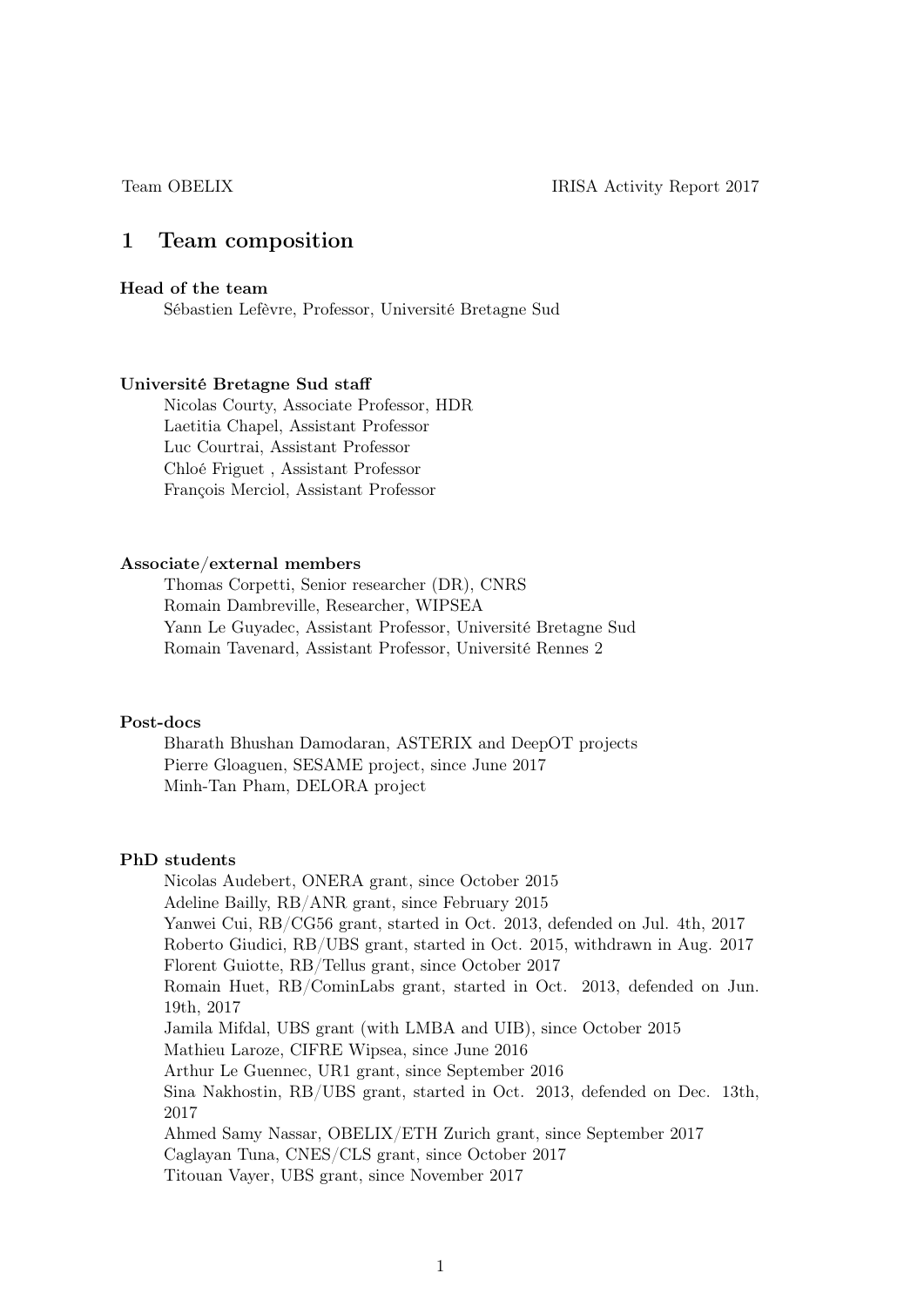## Master and DUT students

Thibaud Balem, IUT Vannes, April – July 2017 Dorian Fragni, IUT Vannes, April – June 2017 Nader Georgi, UBS, January – July 2017 Stevan Leber, IUT Vannes, April – June 2017 Alexis Loret, IUT Vannes, April – June 2017 Stiven Morvan, IUT Vannes, April – June 2017 Erwan Vautier, ENSAI Rennes, June – August 2017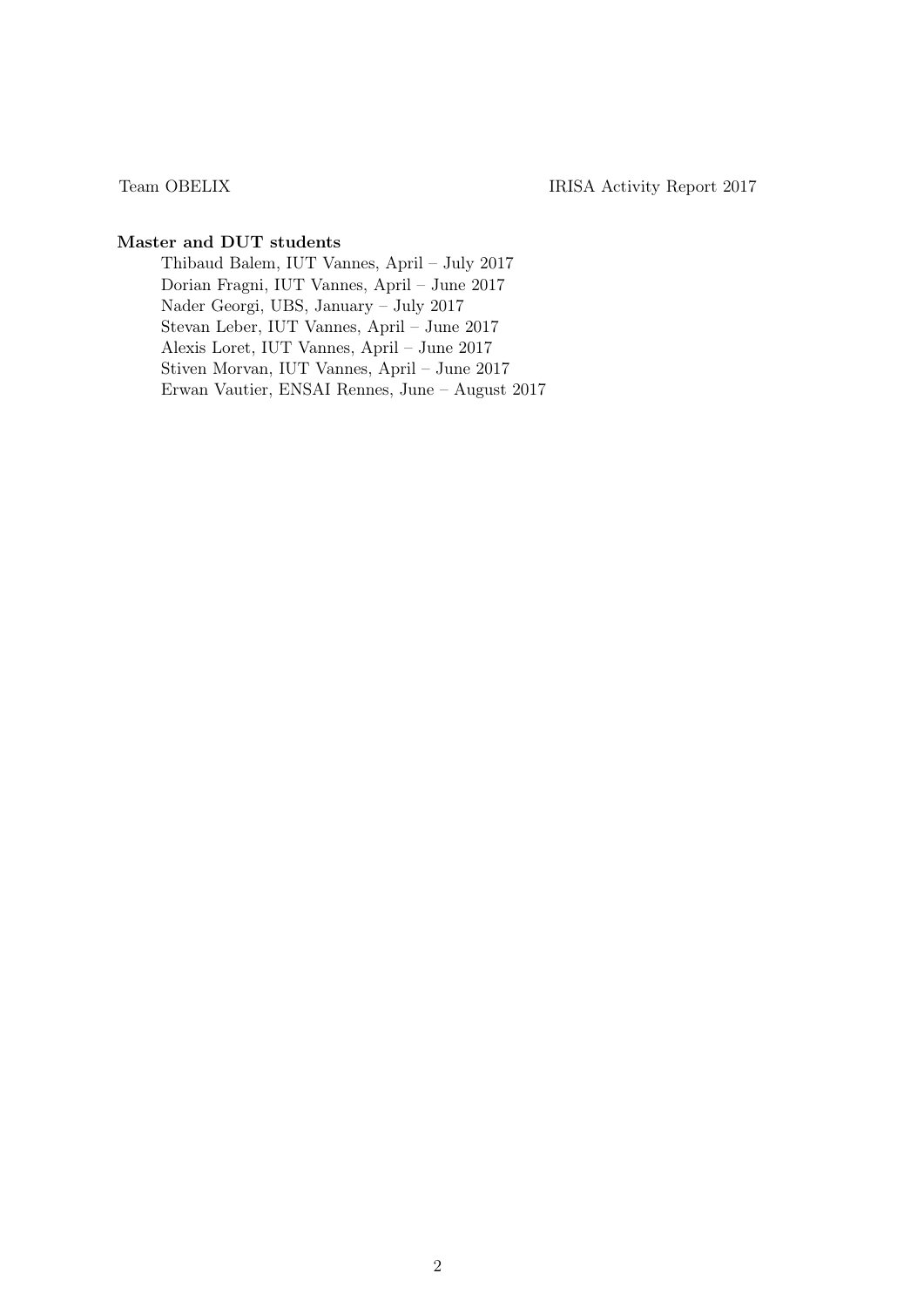# 2 Overall objectives

# 2.1 Overview

Observation is one of the key issues in the understanding of environmental systems. A large amount of possibilities, ranging from local probes or networks to hyperspectral remote sensing images, is at the moment available to sense and extract environmental parameters. Among them, aerial or satellite imaging sensors allows for observation at a very large scale. But Earth Observation raises also fundamental challenges. Its impacts are numerous and related to a wide range of application fields, often related to environmental issues: agricultural monitoring and planning for a better exploitation of crops and fields; urban remote sensing for built-up area assessment, urban-natural interaction understanding, pollution monitoring, etc.; analysis of coastal ecosystems through geomorphology studies; land cover mapping and monitoring for identifying the impact of our society on Earth; crisis management and global security aiming to deliver rapid and critical information to rescue operations, e.g., damage assessment, flood delineation, etc. These last applications require fast and even real-time tools for remote sensing.

Unsurprisingly, the number and the complexity of applications based on earth observation are continuously growing. Indeed, our society benefits from the availability of a wide range of earth observation satellites, and several new sensors are launched every year. Within Europe, the Sentinel Copernicus program aims to freely deliver 4 TB daily within the next few years. The dynamics of the remote sensing field leads today to abundant resources of geospatial image data. This advantage has now turned into a serious issue when one has to explore the available data to find some information of interest, and geospatial big data becomes one of the major challenges to be addressed within computer and information sciences. Indeed, how not to be lost in the massive amount of available geospatial data, not far from reaching the Zettabyte scale (ZB)?

Beyond the exceptional data volume to be handled in remote sensing, image intrinsic complexity also brings hard scientific and technological challenges. With the continuous improvement of earth observation satellite sensors, geospatial data are now: multior even hyperspectral delivering rich information about observed objects or lands from across the electromagnetic spectrum, beyond the visible light our visual system is used to deal with; daily observations of the same part of Earth which can be revisited by a satellite with ever higher frequencies; at a high or even very-high resolution, allowing to observe from space (from a distance of more than 500km) what occurs on the ground on only 30 centimeter square. This also raises the problem of multiple observations of the same object or part, at various resolutions, and thus with various viewpoints expecting to deliver a globally better understanding of our environment. Moreover, the generalization of very high spatial resolution sensors has a direct influence on the data volume tackled by methods and systems in the field, with an increase of an order of magnitude of 10,000 (one Landsat pixel was representing 30m2 while one WorldView-3 pixel will represent 31cm2). Finally, the complexity also comes from the significant noise, imprecision, and incompleteness that characterized observations provided by remote sensing.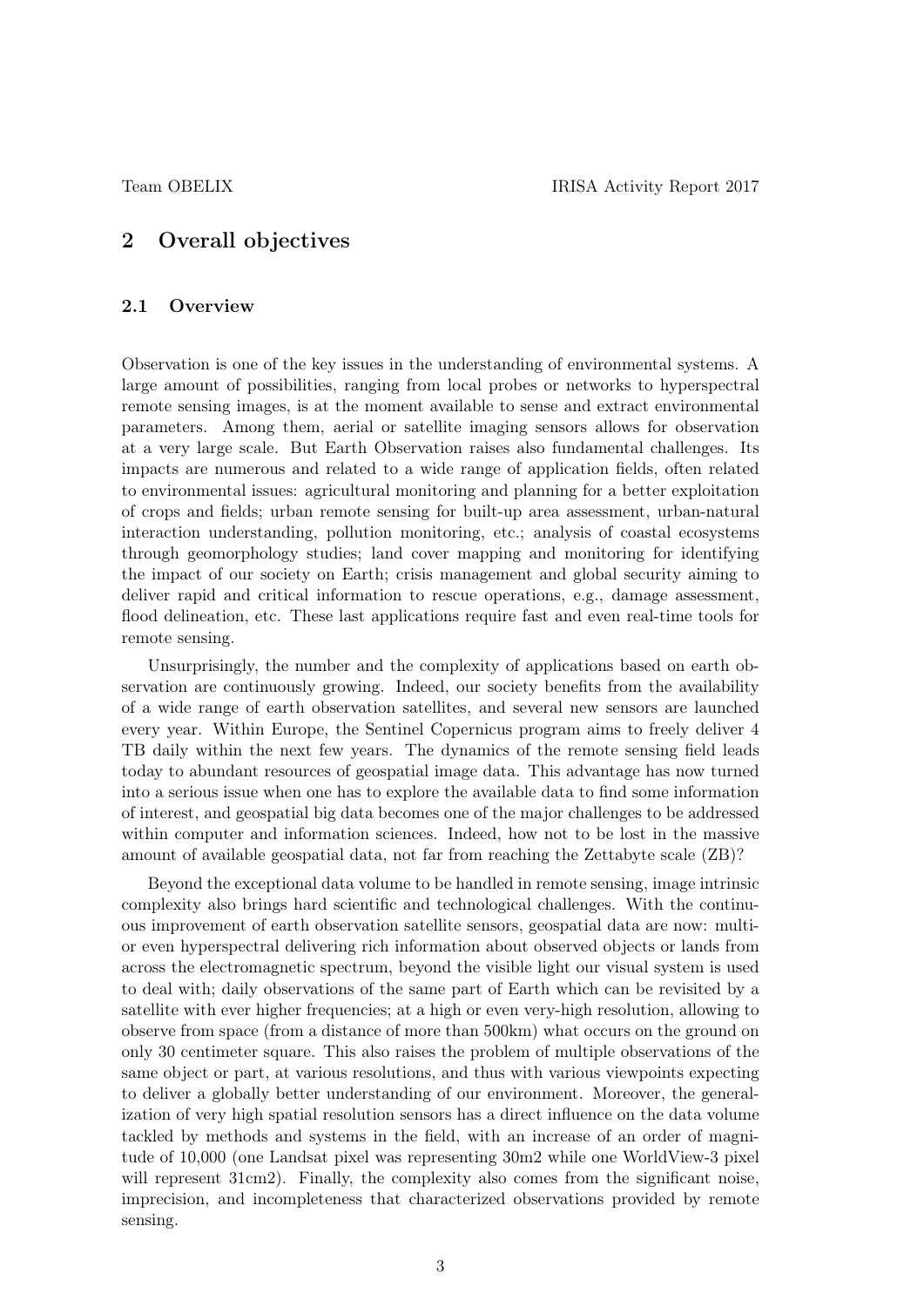Key Issues. The overall objective of the team is the processing of complex images for environmental purposes. In such a context, available data form a massive amount of multidimensional (multi- or hyperspectral) noisy observations with high spatio-temporal variability and coming from multiple sources. While understanding these data stays very challenging, environmental systems always come with some additional knowledge or models that are worth being exploited to achieve environment observation. Finally, whatever the task involved (e.g., analysis, filtering, classification, clustering, mining, modeling, etc.), specific attention has to be paid to the way results are provided to the end-users, helping them to benefit from their added value.

# 2.2 Scientific foundations

## 2.2.1 Processing complex environmental data

Environment observation requires one to perform various data processing tasks: analysis to describe the data with relevant features; filtering and mining to highlight significant data; clustering and classification to map data with predefined or unknown classes of interest; and modeling to understand the underlying phenomena. In this context, processing complex data brings various challenges that will be addressed by the team, both from theoretical and computational points of view. Highly dimensional images, massive datasets, noisy observations, fine temporal and spatial scales, together motivate the design of new dedicated methods that can handle this complexity. The underlying techniques refer to scale-space models (e.g., using hierarchical tree-based image representations) for feature extraction and manifold learning for the theoretical part, and to massive computing using GPUs networks and data intensive systems (based on Hadoop for instance) for the operational level.

Observing data at multiple scales Multiscale modeling of an image enables the access, analysis, processing, understanding and interaction with the image at various levels of details, but also enables one to provide some independence to raw geospatial data, thus introducing a way to deal with the intrinsic complexity of heterogeneous geospatial image repositories. This will allow real-time global land cover monitoring, and foster geospatial description and learning methods to anticipate future challenges faced by our data-intensive society.

Geospatial objects of interest, such as buildings or military targets, manifest themselves most often at various scales within and across the acquired images. Moreover, the clarity of interactions among landscape components (with the purpose of compound object recognition for instance) can also vary greatly with respect to the observation scale. Consequently, image representation schemes capable of accommodating multiple scales are invaluable in the context of geospatial data analysis. Besides, the wide acclaim of the object-based image analysis paradigm has further emphasized the need for multiscale image representation methods [Bla10]. This paradigm relies on a prior segmentation step that aims to gather pixels into regions for further analysis. The team

<sup>[</sup>Bla10] T. BLASCHKE, "Object based image analysis for remote sensing", ISPRS Journal of Photogrammetry and Remote Sensing 65, 1, 2010, p. 2–10.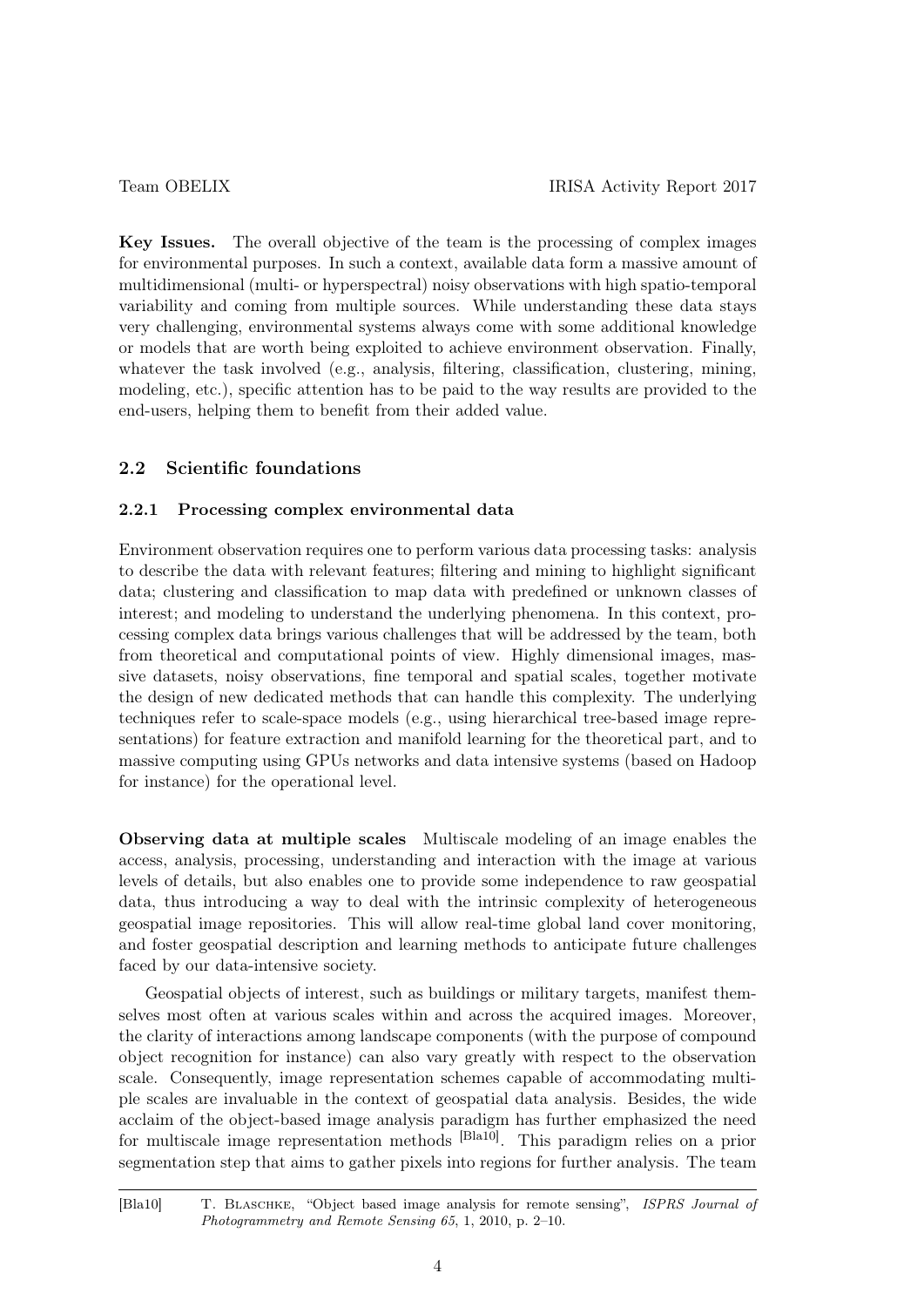has introduced various efficient segmentations algorithms, with a focus on supervised techniques that rely on user knowledge or input.

In particular, given a satellite image at a single resolution, various methods have been designed for constructing its multiscale representation. Wavelets and Gaussian pyramids for example, are popular multiresolution tools in this regard, employed especially with the purpose of image fusion (pan sharpening) and change detection. Unfortunately, they fail to preserve the contours of the image components, and consequently do not lend themselves well for multiscale object-based image analysis. Hierarchical representations form a relevant alternative introduced by the mathematical morphology community. Among the available tree models belonging to this category, partition hierarchies consist of producing segmentation maps of their input at various coarseness levels, with the latter being directly related to the scale under consideration. Inclusion hierarchies rely on the iterative nesting of image components, e.g., from isolated extrema to larger objects. Both models enable efficient representation and direct subsequent extraction of meaningful image regions at arbitrary scales. Hence, multiple tree models relying on these powerful representations have been introduced [SW09], e.g., binary partition trees, or min/max trees. Moreover, certain tree variations can accommodate flexible segmentation strategies according to arbitrary criteria, while additionally preserving the contours of image components [PLCS12]. We explore in the team how to build such hierarchical models from large and multivariate datasets. In order to face the inherent complexity of remote sensing data, we also consider to exploit some prior knowledge when constructing the image model, e.g., in high dimensional spaces.

The description of image content (or feature extraction) is a stage of crucial importance for various geospatial applications, such as content-based retrieval, classification and mapping. Consequently, a plethora of content descriptors have been elaborated in this regard, either at pixel, region or global level, capturing spectral, textural, shapebased, geometric and even localized image properties. Even though content-description approaches have come a long way in the past couple of decades, the challenges, practical requirements and complexity of the data under consideration have increased just as much, if not more. Indeed, content description has to be robust against global and local illumination, rotation, scale variations and geometric deformations. Moreover, with the advances in terms of spatial and spectral resolutions, content descriptors are expected to adapt to their variations, so as to exploit the additional information; for instance by means of descriptors capable of capturing fine spectral image characteristics, or even particular spatial arrangements of predefined objects. Furthermore, the availability of time series has enabled a whole new level of temporal queries that require suitable temporal features. The team aims to elaborate such original and robust features, e.g., with a focus on morphological attributes taking into account some prior knowledge.

Facing the curse of dimensionality Environmental data usually come with high dimensionality, either in the number of samples or in the number of dimensions per

<sup>[</sup>SW09] P. Salembier, M. Wilkinson, "Connected operators", IEEE Signal Processing Magazine 6, 6, 2009, p. 136–157. [PLCS12] B. Perret, S. Lefèvre, C. Collet, E. Slezak, "Hyperconnections and hierarchical

representations for grayscale and multiband image processing", IEEE Transactions on Image Processing 21, 1, January 2012, p. 14–27.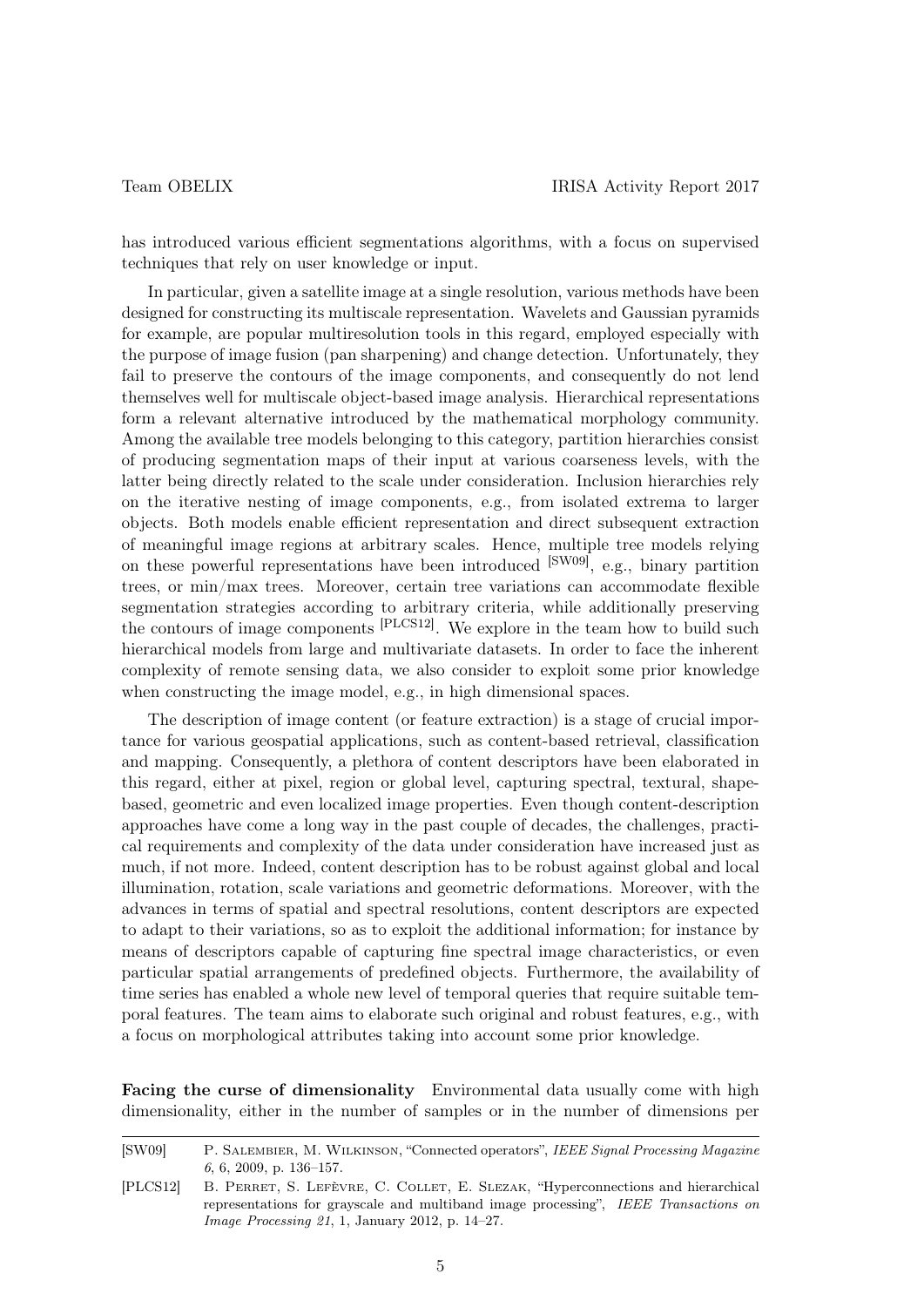sample. A good example is found in Hyperspectral Imaging, where a pixel is a vector of reflectances sampled over different wavelengths, and an image is therefore a data cube usually containing several hundreds of reflectances per pixel. This dimensionality comes with several problems that arise either from a statistical viewpoint (curse of dimensionality) or from computational issues. A good solution is found in dimensionality reduction techniques, which hopefully provide concise representation of the initial information. This reduced information set could be obtained through the embedding of the original data in a lower dimensional but meaningful space. This embedding usually stems from a variety of different energy functions to be optimized, generally associated to the quality of reconstruction of the samples from the embedding space to the original input space. The matrix factorization problem provides a well-grounded framework to a wide class of dimensionality reduction techniques. By decomposing a given data matrix into a product of two matrices (representing respectively the embedding space and the surrogate representation on the data in this space), one can find the expression of several well known transformations by setting constraints on the embedded space or the decomposition. Hence, the Principal Component Analysis is obtained when an orthogonality constraints is set on the vectors of the embedding space. Setting a positivity constraint on both matrices lead to the well known nonnegative matrix factorization. Adding sparsity constraints on the embedding vectors leads to sparse PCA techniques, while imposing it on the reduced coordinates lead to the sparse coding.

We have started in the team to work extensively on the convex formulation of these problems, since it buries strong relations with the underlying physics of the phenomena: the observed data are then assumed to a be mixture of existing, identified, components. As examples, in the case of hyperspectral data, at a given location, and because of the spatial resolution of the captor and scattering effects, the value contained in one pixel is assumed to be a combination of several spectra that describe the reflectance of a "pure" material (e.g., soil, water, asphalt, etc.). Those materials are said to be endmembers. The problem of unmixing  $[BDPD+12]$  those data amounts to find which of those endmembers are present in the pixel spectrum, and in which proportion (abundance). This constitutes a difficult ill-posed inverse problem for which no closed-form solutions are available, but where matrix factorization techniques provide appealing solutions (e.g. sparsity constraints or convexity constraints). We also plan to use those kind of technique for the analysis and unmixing of time series representing land covers.

Also, the dimensionality problems can be solved to some extent by subsampling the original dataset, and providing this way a subset of the data which contains most of the relevant information. As a matter of fact, this subsampling problem buries a lot of resemblances with the matrix factorization problem, since they both try to identify low ranks approximations of the original data matrix. In the literature, this sub-sampling problem is also referred to as precise definition or, as coarse graining. Several criteria can be defined to evaluate the quality of this approximation: Minimization of the eigenvector distortion, label propagation, spectrum perturbation, maximization of the data coverage and diversity, etc. Sometimes, these methods make the assumption that the dataset

<sup>[</sup>BDPD<sup>+</sup>12] J. M. Bioucas-Dias, A. Plaza, N. Dobigeon, M. Parente, Q. Du, P. Gader, J. Chanussot, "Hyperspectral unmixing overview: Geometrical, statistical, and sparse regression-based approaches", Selected Topics in Applied Earth Obs. & Remote Sensing, IEEE J. 5, 2, 2012, p. 354-379.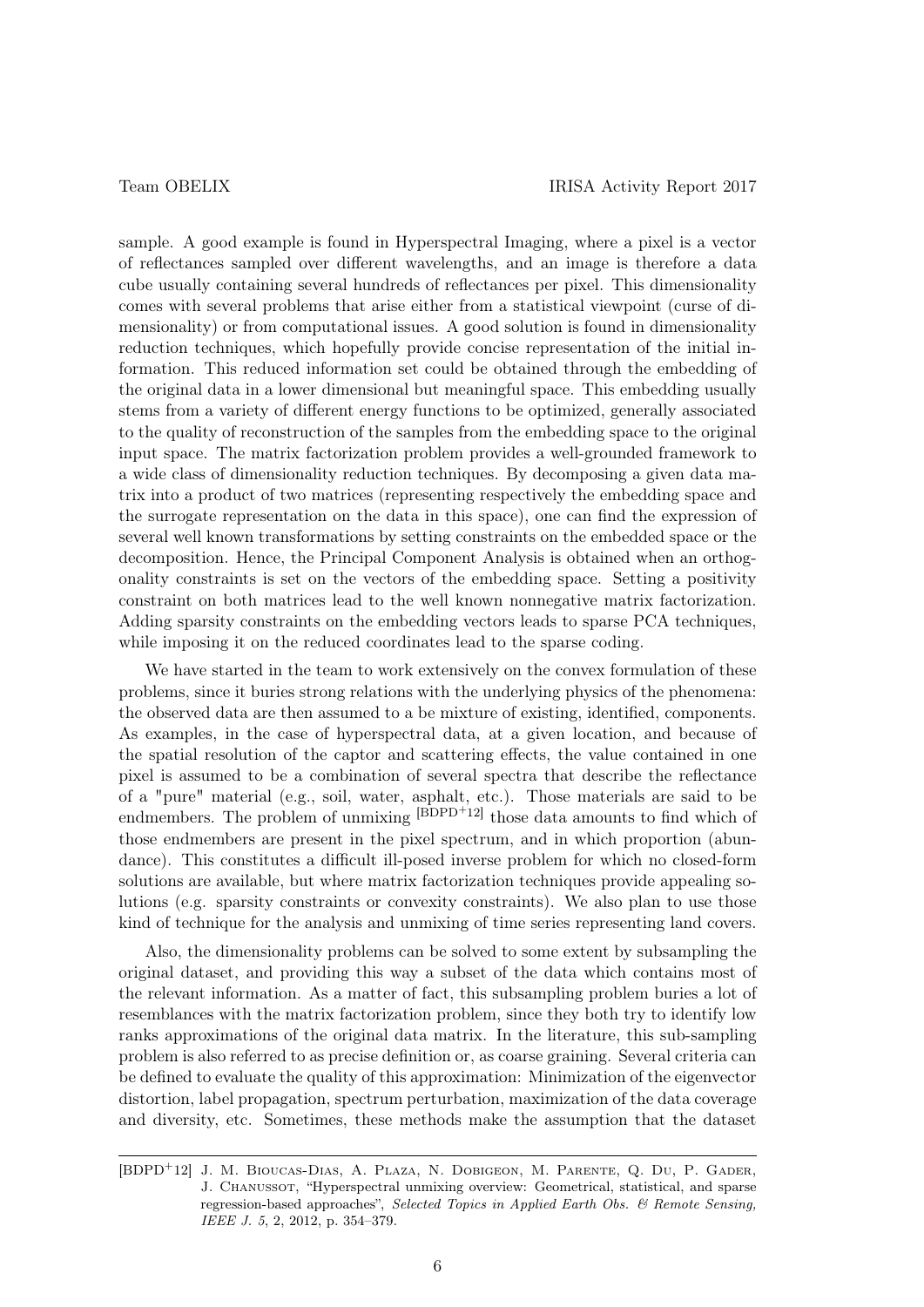lives onto a smooth manifold, the structure of which should be preserved through the sub-sampling process. Among others, it is possible to characterize the manifold thanks to the Laplace-Beltrami operator, which is a generalization of the Laplace operator to Riemannian manifolds. In <sup>[CL06]</sup>, the Laplace-Beltrami operator is shown to be fairly well approximated by the Gaussian kernel, exhibiting a strong link between the manifold study and kernel methods in machine learning (with RBF kernels) from which the team has designed a new manifold learning algorithm <sup>[CBJ11]</sup>. Furthermore, the team is studying the manifold in the input space, or its image in the feature space induced by a kernel, and is further exploring the problem of low rank approximations with dedicated and scalable kernel methods.

Adapting distributions and correcting data shifts Domain adaptation problems occur naturally in many applications of machine learning to real-world datasets [QCSSL09]. In remote sensing image analysis this problem arises frequently, since the acquisition conditions of the images (cloud cover, acquisition angle, seasonal variations) are most often different. As a consequence, even if the images contain the same type of objects, the observed data distribution undergoes a d-dimensional and often nonlinear spectral distortion, i.e. a distortion that is local, class-specific and that impacts differently each region of the electromagnetic spectrum.

One way to solve this problem is to perform an adaptation between the two ddimensional image domains, in order to achieve a relative compensation of the shift by matching the data clouds to each other. Provided that the data are expressed as graphs and embed a topological structure, this problem can be seen as a graph matching problem and has been tackled as such in hyperspectral remote sensing.

Dealing with time series and dynamic patterns With the growing temporal resolution of remote sensors come new challenges including knowledge extraction from these large temporal datasets. New methods should then be designed so as to better understand dynamics of the observed phenomenons. One possible application is the monitoring of agricultural plots from series of remote sensing images. Here, data are available and their temporal resolution is such that a fine-grained analysis of farming behaviors can be performed.

Time-sensitive metrics (such as Dynamic Time Warping, DTW) have shown great impact on many time series retrieval tasks. We intend to investigate the use of such metrics at the core of machine learning and/or indexing algorithms. This implies to tackle two main (and related) issues.

First, many of these algorithms rely on the assumption that similarity between objects can be measured using distances, or metrics that are distances in some (possibly

| [CL06] | R. COIFMAN, S. LAFON, "Diffusion maps", Applied and Comput. Harmonic Anal. 21, 1, |  |  |
|--------|-----------------------------------------------------------------------------------|--|--|
|        | $2006$ , p. $5-30$ .                                                              |  |  |

- [CBJ11] N. Courty, T. Burger, L. Johann, "PerTurbo: a new classification algorithm based on the spectrum perturbations of the Laplace-Beltrami operator", in : ECML/PKDD, 1, p. 359–374, 2011.
- [QCSSL09] J. Quiñonero-Candela, M. Sugiyama, A. Schwaighofer, N. D. Lawrence, Dataset shift in machine learning, Neural information processing series, MIT Press, Cambridge, MA, 2009.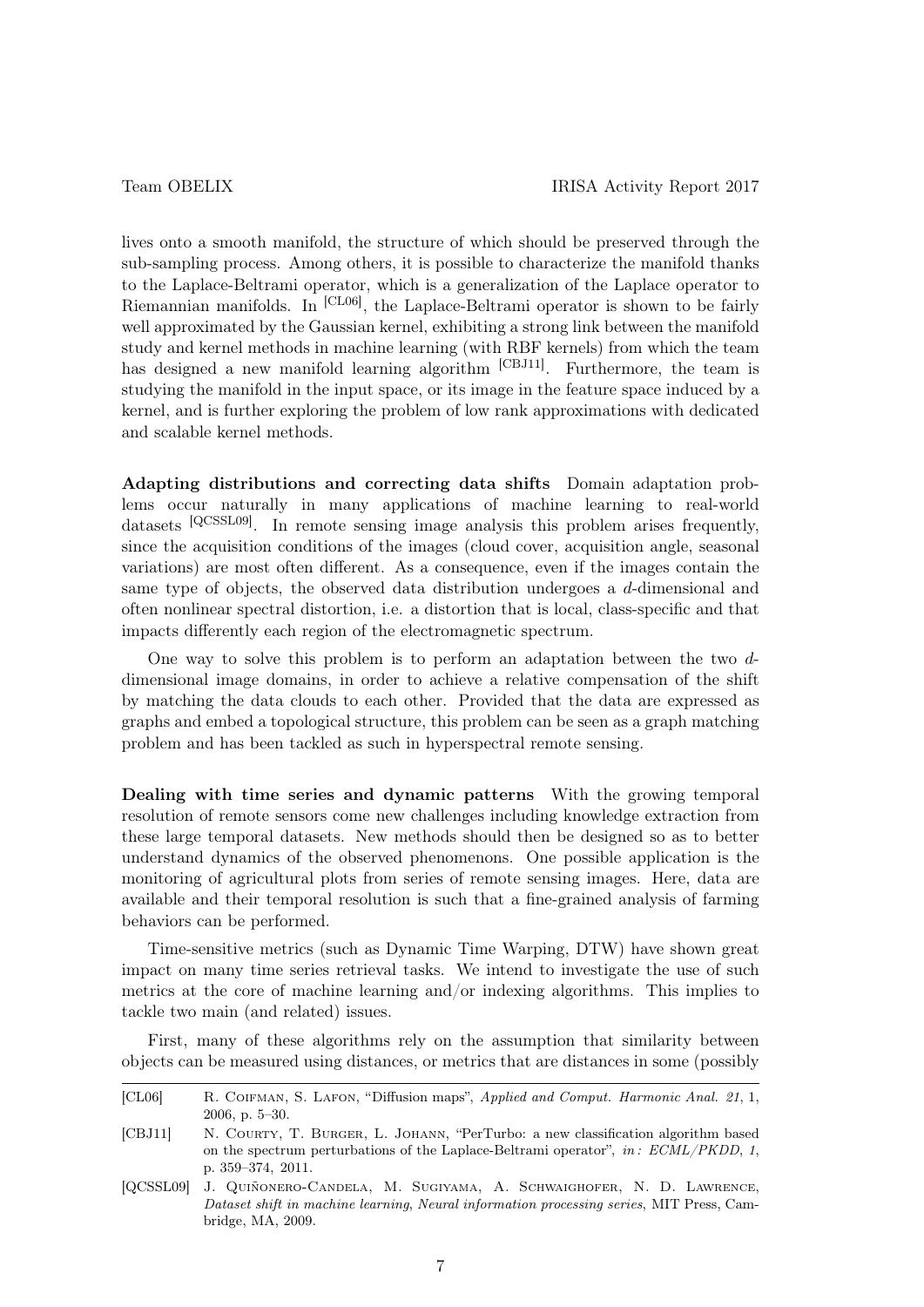unknown) spaces (this is the case of kernel functions), which is not the case for standard time-sensitive metrics. This has several implications on the use of time-sensitive metrics for machine learning. Some algorithms  $(e, q, k$ -means) make intensive use of barycenter computations: when using DTW-like metrics, new methods to approximate these as best should be introduced [PKG11]. Other algorithms, in the context of indexing, rely on triangular inequality to prune out the search space at query time. When such inequality does not hold, new pruning methods should be designed so as to perform efficient queries.

Second, most machine learning algorithms make intensive use of distance computations, which can be affordable if the considered distance is fast to compute but becomes a strong limitation when using DTW-like metrics. In order to deal with this issue, fast yet approximate computation of such distances could be used at the core of machine learning algorithms so as to trade accuracy for efficiency.

### 2.2.2 Incorporating prior knowledge and models

To deal with the intrinsic complexity of images, environment observation can most often benefit from supplementary information (additional measurements, expert knowledge, physical models). Incorporating such information when processing environmental data is thus highly expected. We will address this issue in four different ways: i) data assimilation when dealing with physical models; ii) data fusion and dimensionality reduction when dealing with additional measurements, iii) active learning for interactions with expert knowledge and iv) supervision in the early steps of computer vision (e.g., feature extraction, image segmentation and representation, etc.). The two first points are discussed below whereas the third one is presented in the next section. Let us recall that the last point has been addressed in the previous section.

Coupling data and models In general many physical models exist to describe an environmental system. However, such models are rarely compatible with data analysis tools (e.g., models are non-linear and thus do not fit the classic assumptions in computer vision) and it is therefore of prime importance to design alternative strategies able to accurately mix the recent physical models with variables derived from images. Mixing data and models is commonly known as the data assimilation problem that has largely been studied in the geosciences community. However some specific difficulties due to the intrinsic nature of images (high dimension, 2D/3D projections, indirect observations, etc.) require the design of adapted methodologies.

From a thematic point of view, we will focus on two main applications: the recovery of small-scale velocity fields and the estimation of bio-physical parameters. Although these two aspects seem to be disconnected, they are of prime importance for us since: (i) they require the use of complementary data (low spatial resolution satellite with high temporal rate for wind fields and conversely, high and very high spatial resolution for biophysical parameters with low temporal rate); (ii) associated models are of different nature; we will thus explore a large panel of solutions; and (iii) as longer-term goal, we

<sup>[</sup>PKG11] F. Petitjean, A. Ketterlin, P. Gançarski, "A global averaging method for dynamic time warping, with applications to clustering", Pattern Recognition 44, 3, 2011, p. 678-693.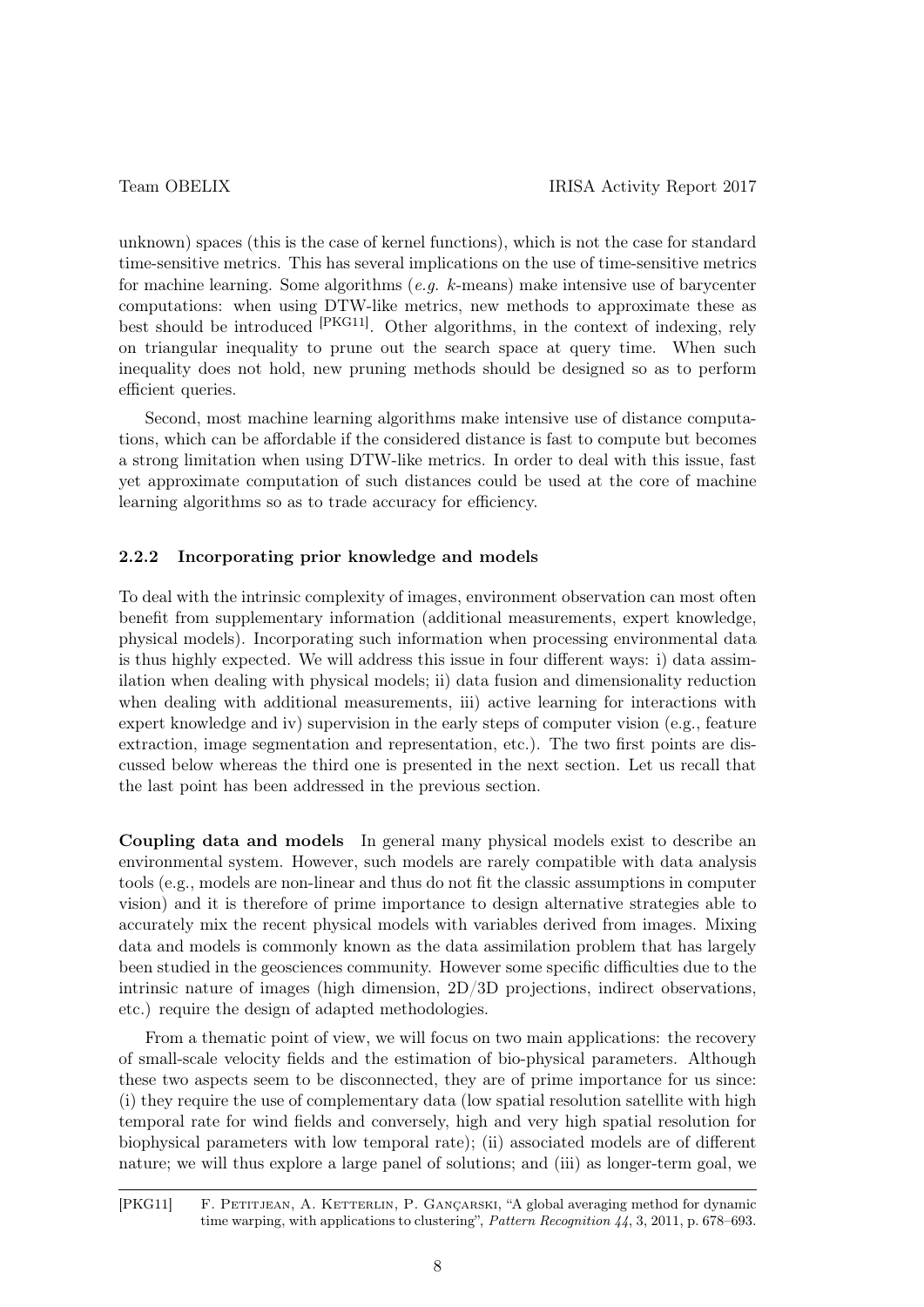plan to use complex models of climate/land cover interactions that require the knowledge of both biophysical variables and local winds (as pollutant dispersion or landscape evolution models).

From a methodological point of view, variational data assimilation and stochastic filtering techniques will be explored. Indeed, promising results have been obtained very recently through approaches relying on optimal control theory and data assimilation. The techniques proposed melt an imperfect modeling (based on Partial Differential Equations) of the physical process and an observation operator, leading to adequate optimal tools for consistent combination of model and observations. In this context the variational approach (3D-4D var) is a popular methodology. For turbulent 2D flows, curve and front tracking or data reconstruction from images, this enabled the recovering of the whole scale range of the flow. However as already mentioned, it has been observed that errors still remain on the fine scale structures. Yet, they are of prime importance in many applications related to climate and land-cover interactions as urban pollution understanding.To deal with fine scales, we will rely on our first works that consist in performing a multi-scale estimation by exploiting the framework of data assimilation where the usual temporal variable is now an artificial time between scales and the models are based on downscaling laws issued from fluid mechanics. We will rely on various observation operators: image-based ones and direct observations (issued from local sensors at lower altitudes) in order to estimate, in a single scheme, the velocities at various layers of the atmosphere by keeping the physical interactions between these layers. To that end, a large variety of physical models of scale interactions will be explored. These models are mainly developed in the Turbulence Laboratory of Tsinghua University (Beijing, China) with which we have many links and projects. The design of adapted image-based observation operators (link between the image luminance and the fine scale velocities) and the adaptation of existing physical models to this specific problem will be the key axes of researches.

When dealing with land cover studies, main parameters to be extract from remotely sensed data are: kind of land cover (built areas, water, roads or vegetation), surface roughness, temperature, moisture and the LAI (Leaf Area Index, related to the vegetation). In practice all parameters of interest can already be estimated from images. Let us however mention that in specific environments (urban, highly intensive agricultural landscapes), the estimation of the temperature is delicate since many interactions between land cover and temperature occur. We will thus build upon some previous work from OSUR [FDQ12] to design precise temperature estimation tools in urban environments. The idea is to adapt the existing models of temperature (at regional scales) to the scale of a city by extracting correlations/statistical relations between land cover and temperature. These relations will be computed from sparse representations and manifold learning techniques discussed in previous section. The specific case of bio-physical parameter and in particular LAI estimation will also be managed through stochastic filtering techniques. The underlying physical process of annual growth of leaves is indeed known and this information is at the moment not taken into account in existing and operational estimation tools. It may therefore be of high interest to take this knowledge

<sup>[</sup>FDQ12] X. Foissard, V. Dubreuil, H. Quenol, "Spatialization of urban heat island by multi regression in Rennes, France", in: 8th International Conference on Urban Climate, 2, Dublin, Ireland, 2012.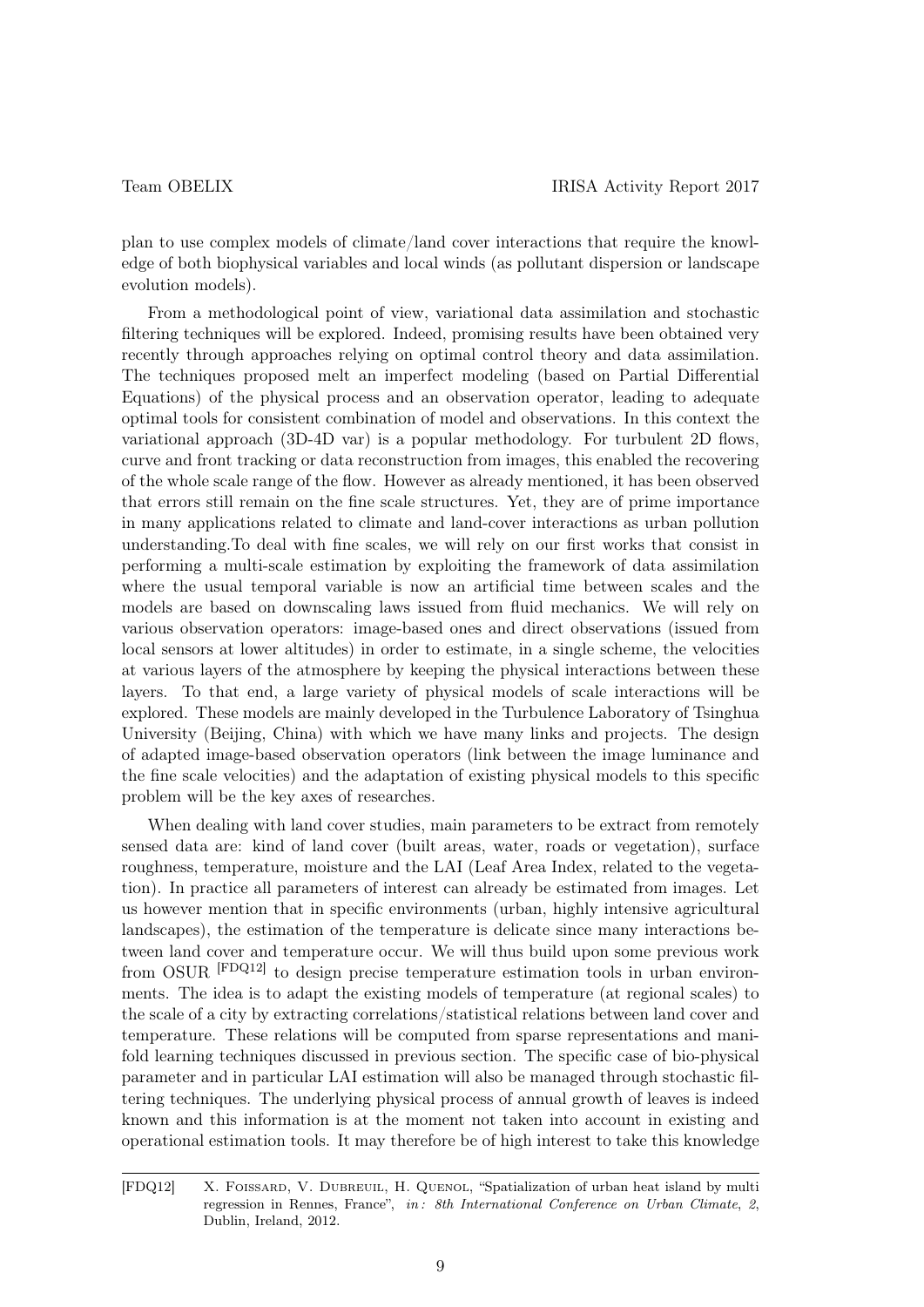into consideration. It has indeed two advantages: i) reduction of the noise and interpolation of missing data associated to the low temporal observations and ii) extraction of some hidden parameters related to the calibration of the dynamic models. We have been involved in this direction for the recovery of bio-physical parameters from medium resolution images in collaboration with the CPLANT team of CASIA (Institute of Automation of Chinese Academy of Sciences) which develops since more than 30 year a well known plant growth model (named GreenLab). Within the OBELIX team, we plan extend our first works and move from medium resolution to very high resolution data. As the GreenLab model requires many calibration parameters and is highly non linear, we will rely both on reduction techniques (to learn some parameters on known data sets) and particle-smoothing approaches which are more adapted to the manipulation of complex models than the variational data assimilation (in particular they do not require adjoint models which are tricky to design with GreenLab).

Combining various sources of information Since complementary observations are available for analyzing land cover parameters or winds (a wide range of remote sensing data, a set of on site measurements, hemispherical photographs, surveys), a specific care should be done regarding the combination of these data: even if mixing various sources can generally improve the quality of the estimation, an improper handling of this wealth of information is sometimes likely to introduce more noise and uncertainty in the measurement than expected precision. Combining this information is a crucial step since extracting values with a minimum of noise is the key point for analyzing and understanding the land covers. An accurate management and homogenization of this mass of information is then essential in order to extract usable time series. In particular, reducing the uncertainty is the fundamental issue when observations have variable degrees of confidence. Here we will explore the theory of evidence that is particularly suited to decision making by management of uncertainty [Sha76]. We recently explored this aspect to combine observations in order to detect edges in satellite images, to detect changes in remote sensing data from past and present or to evaluate the influence of climatic parameters on the land. Recently, several theoretical extensions have been proposed in order to properly handle sources of data potentially paradoxical, subjective or symbolic <sup>[DS06]</sup> or to apprehend correlated sources <sup>[Den99]</sup>. We will explore such solutions that are perfectly suited to the variety of data we have to deal with.

### 2.2.3 Putting the user in the loop

Since most of the results of the methodological developments of the team will be aimed towards nonspecialists of computer science (computer vision and image processing, machine learning and data mining), a particular focus will be given to their understanding by the end-user. The objectives are both to facilitate their interactions with the tools, and provide easy ways to understand the results of the different algorithms. We refer to

[Sha76] G. Shafer, Mathematical Theory of Evidence, Princeton University Press, 1976.

[DS06] J. Dezert, F. Smarandache, "Introduction to the Fusion of Quantitative and Qualitative Beliefs", Information and Security 20, 2006, p. 9–49.

[Den99] T. Denoeux, "Reasoning with imprecise belief structures", Int. J. Approx. Reasoning 20, 1, 1999, p. 79–111.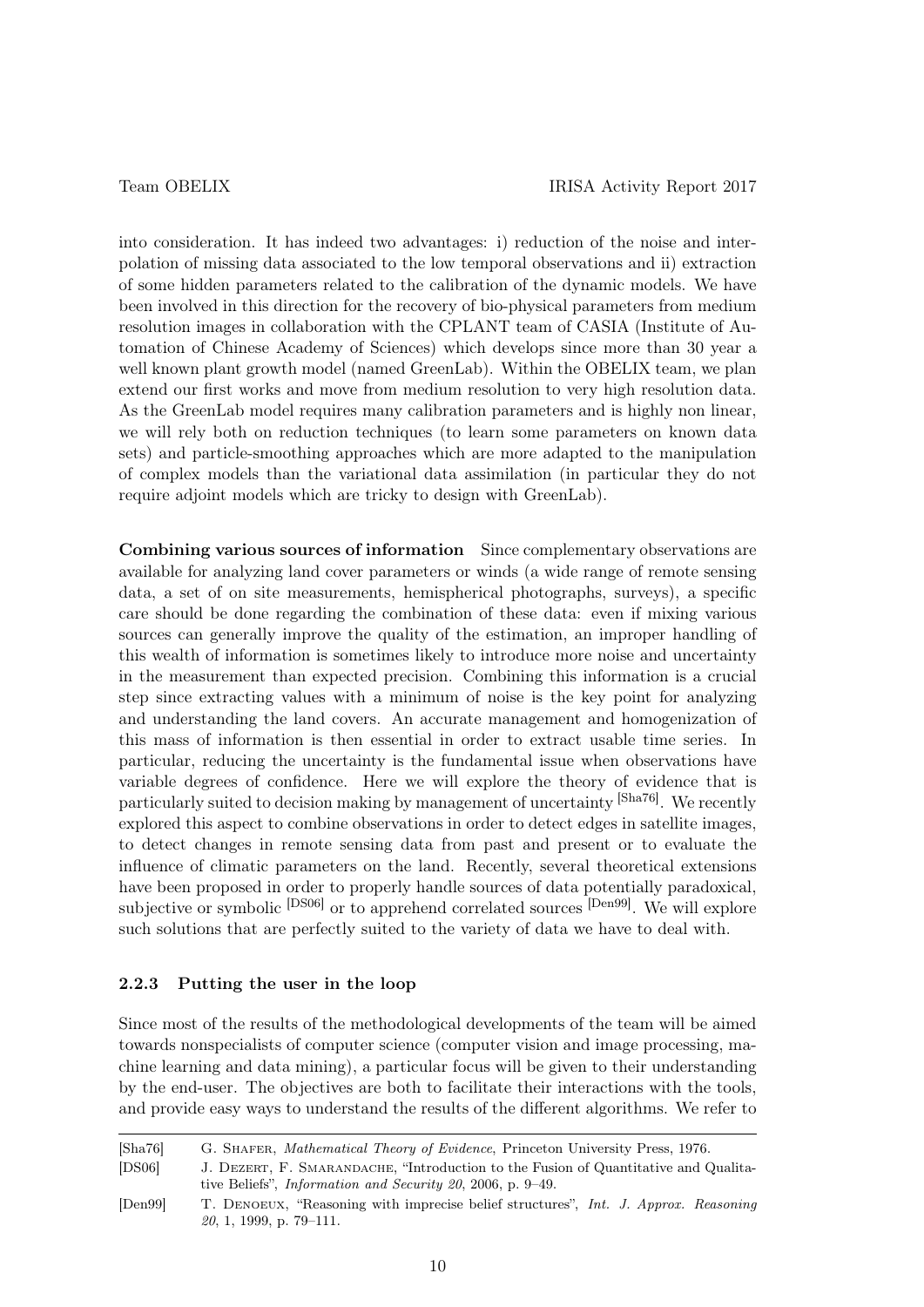the first category as "active processing", where the user is supposed to interact with the algorithm to achieve a better result, and to the second one as "visual analytics", since the visualization of the algorithm results is meant to provide a thorough understanding of the observed phenomenon.

Active processing Analysis and understanding of EO images is usually performed in a supervised mode, where the expert is able to provide a representative learning dataset. The latter usually contains a sufficient information about the underlying distributions, which is usually not true, mostly because the labelling activity is time consuming (and also prone to errors), and also because only few criteria can be designed to assess the completeness of descriptions. As a matter of fact, increasing the learning set size can be efficiently done if the learning algorithm is endowed with auto-analysis properties, and is capable of determining which is the best information to add to the system (which samples should be labelled to gain accuracy in the class models, or in the boundaries between the classes). It then ask the user to label this data (or a subset of the data). Yet, this problem of active learning has been well studied in the previous decades, and has also been completed by recent advances in the context of semi-supervised learning, which assumes that also the unlabelled samples can be used for learning class models or driving feature extraction. We propose nethertheless to work on this type of active learning strategies, either by designing new strategies to determine the missing pieces of the learning (such as the one developed in the Perturbo framework or by integrating prior knowledges from physical models or simulation methods in the active strategy. Here, the learning set is enhanced by samples that are not collected from real data, but automatically produced by a simulation model. This kind of bootstrapping by synthetic data has recently been shown to work successfully in the context of crowd video analysis, and we foresee to extend these concepts to environmental data.

Following the objectives of the team to develop supervised feature extraction and supervised image representation and segmentation, we also consider involving the expert in the earlier steps of computer vision through the active paradigm. Indeed, the team will build upon its expertise on efficient algorithms for image representation and segmentation to propose interactive segmentation and analysis schemes that will let the user to explore its datasets in real-time. Image representations and segmentations will be produced in real-time by tacking into account user feedback, leading to a specific view of the data that fits user needs.

Visual Analytics The multimodal observation of the environment through a variety of sensors, as well as simulation models running at fine scales, contribute to produce a large amount of information, which complexity cannot be handled directly by the user. For this information to be processed directly by a human operator, new paradigms of representations are to be explored. Those paradigms usually involve the visual system, which demonstrates in our day to day life capacities which computer scientists fail to reproduce with computers. Turning an information in a some visual clues or easyto-apprehend chart is in itself a challenging task. Environmental data, that are in essence spatialized and temporal, can however be easily mapped on animated geocentric earth representations. It remains nonetheless that complex data will lead complex representations, that require one to pre-analyze the data before its visualization, either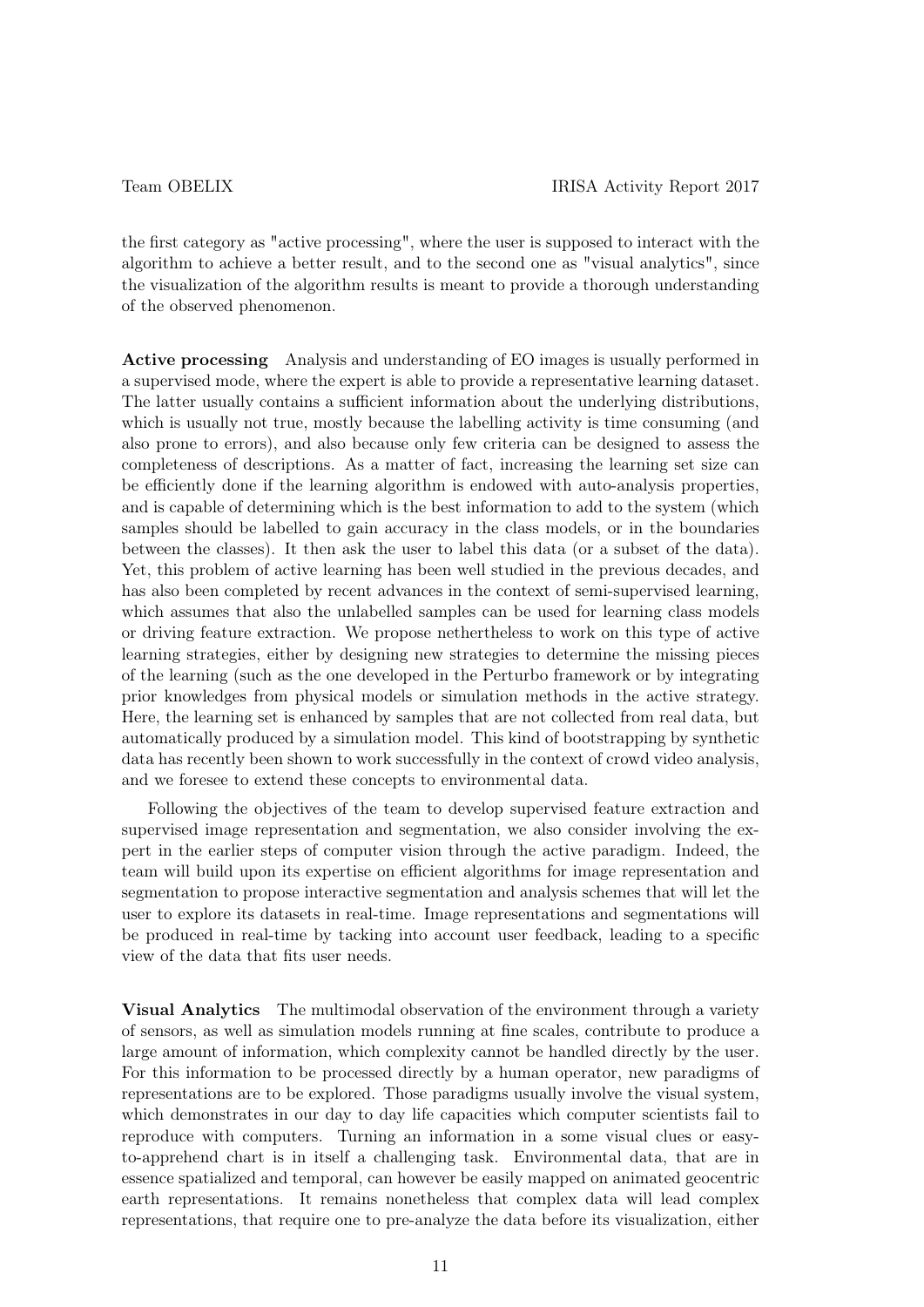for computational issues, or either to extract the meaningful information inside.

The team intends to first specialize some methodologies to achieve this goal (e.g., explain some unobserved data by a combination of known data, as can be done with matrix factorization techniques), before considering visualization methods. This last point belongs to the category of visual analytics and can be considered as a crucial step to help decision makers exploit rapidly scientific advances. those aspects constitute some middle-term objectives for the development of the team. To ensure dissemination among the scientific communities, the team aims to follow open-source initiatives and to deliver a series of tools dedicated to the end-user appropriation of results.

# 3 Scientific achievements

### 3.1 Hierarchical image analysis

Participants: Sébastien Lefèvre, François Merciol, Laetitia Chapel, Thomas Corpetti, Minh Tan Pham, Bharath Bhushan Damodaran, Yanwei Cui, Caglayan Tuna, Florent Guiotte, Thibaud Balem.

Hierarchical representations provide a powerful way to model, analyze and process images beyond the simple grayscale ones. In particular, we have shown that such hierarchies could be extracted not only from raw data but also from derived channels such as NDVI (normalized difference vegetation index) [\[6\]](#page-29-0). Angular data such as motion fields, textures, or color hues, were addressed with the standard morphological toolbox [\[13\]](#page-30-0), opening the possibility for further modeling with morphological hierarchies. Through the Ph.D. of Caglayan Tuna and Florent Guiotte both initiated in 2017, we will explore how these hierarchies can be applied to satellite image time series and LiDAR point clouds, respectively.

We have also focused on attribute profile, a well-known multiscale feature in remote sensing, built from an inclusion or level-set tree. First, we adapted this concept to the case of partitioning trees (or multiscale segmentations), together with Erchan Aptoula and Mauro Dalla Mura [\[19\]](#page-30-1). Second, we extended this profile to take into account local information at each scale, leading to the local feature attribute profile (LFAP), together with Erchan Aptoula [\[27\]](#page-31-0).

The tree construction step was still receiving some attention, and further algorithmic improvements were made to design a processing chain able to perform large-scale mapping very efficiently [\[25,](#page-31-1) [22\]](#page-30-2). It is used for mapping small woody features at the Pan-European scale with the SIRS SME.

Finally, the doctoral study conducted by Yanwei Cui on kernels for trees was completed, and his results were improved through the use of Random Fourier Features, leading to a consolidated journal publication [\[4\]](#page-29-1).

### 3.2 Deep Learning for Remote Sensing

Participants: Sébastien Lefèvre, Nicolas Audebert, Ahmed Samy Nassar.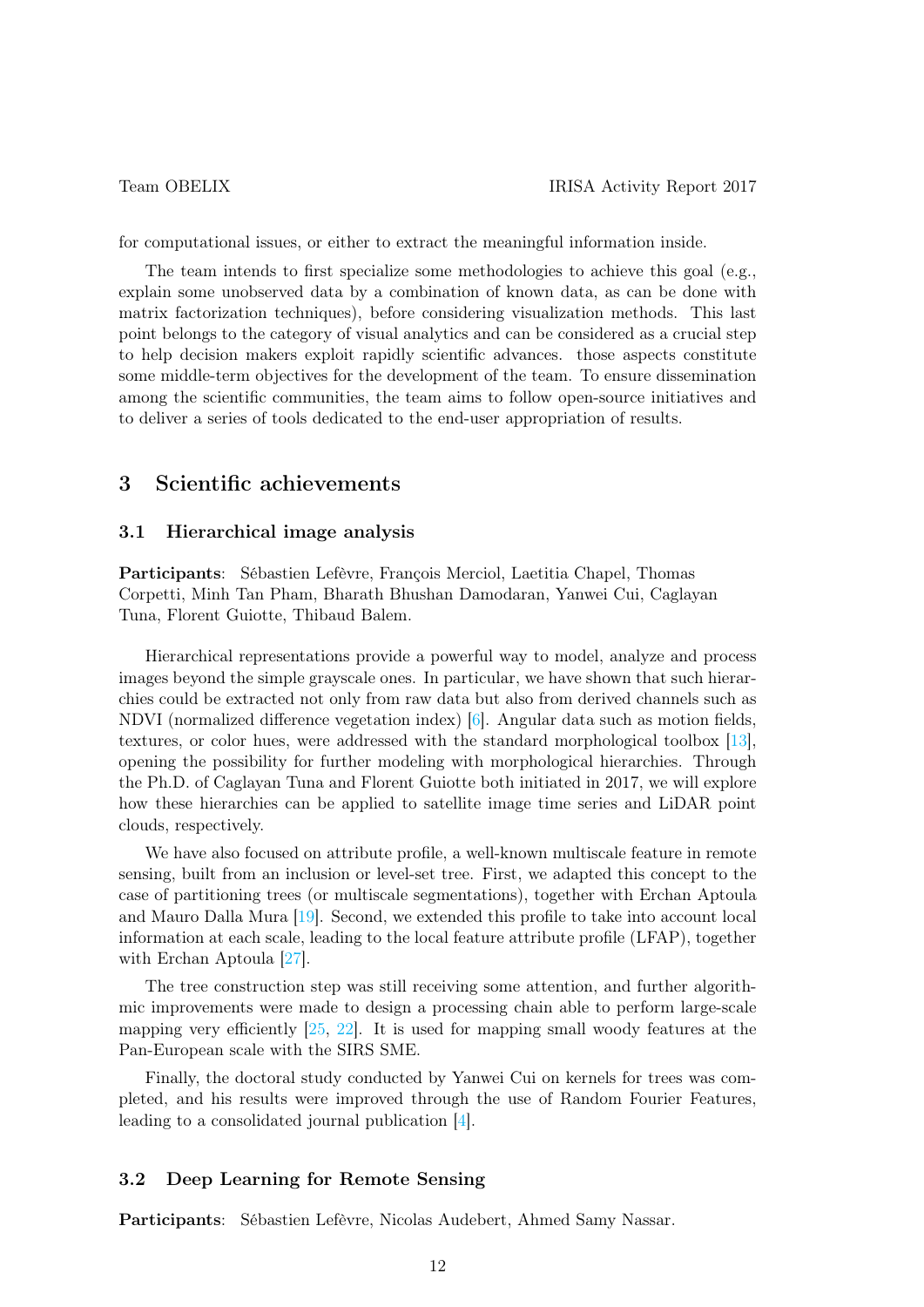Our work in semantic segmentation, initiated in 2016 through the Ph.D. of Nicolas Audebert jointly with ONERA, was consolidated and extended in several directions. The use of semantic segmentation as a preprocessing for object detection led to an approach called segment-before-detect [\[1\]](#page-29-2). Fusion of multiple modalities in the context of urban remote sensing was addressed in [\[16,](#page-30-3) [14,](#page-30-4) [18\]](#page-30-5). Even further, we have suggested to rely on some available ancillary data such as OpenStreetMap rasterized images (fed as inputs to the network) to support the training process  $\left[17, 15\right]$  $\left[17, 15\right]$  $\left[17, 15\right]$ .

We have also tackled the problem of multimodal change detection with a pure deep learning-based approach through the M.Sc. thesis of Ahmed Samy Nassar. Together with other attempts made by colleagues from Switzerland (University of Zurich and ETH Zurich), we have offered a large insight on the potential of deep learning using multiple modalities from street level to satellite imagery, leading to a paper published in Proceedings of the IEEE [\[10\]](#page-29-3). The collaboration with Jan Dirk Wegner from ETH Zurich will continue through the joint supervision of the PhD of Ahmed Samy Nassar.

### 3.3 Optimal Transport for machine learning and remote sensing

Participants: Nicolas Courty, Jamila Mifdal.

Following our works on optimal transport for domain adaptation initiated in 2014, we developed an activity centered around the theme of optimal transport for machine learning.

Domain adaptation. Domain adaptation from one data space (or domain) to another is one of the most challenging tasks of modern data analytics. If the adaptation is done correctly, models built on a specific data space become more robust when confronted to data depicting the same semantic concepts (the classes), but observed by another observation system with its own specificities. Among the many strategies proposed to adapt a domain to another, finding a common representation has shown excellent properties: by finding a common representation for both domains, a single classifier can be effective in both and use labelled samples from the source domain to predict the unlabelled samples of the target domain. In this work, we propose a regularized unsupervised optimal transportation model to perform the alignment of the representations in the source and target domains. We learn a transportation plan matching both PDFs, which constrains labelled samples in the source domain to remain close during transport. This way, we exploit at the same time the few labeled information in the source and the unlabelled distributions observed in both domains. This work was done in collaboration with Devis Tuia, Rémi Flamary (Observatoire de la côte d'Azur, Nice Univeristy), Alain Rakotomamonjy (University of Rouen, LITIS) and Amaury Habrard (University Jean Monnet, Saint Etienne) and has led to one publication in NIPS [\[20\]](#page-30-8) and one IEEE TPAMI [\[3\]](#page-29-4).

Hyperspectral and multispectral image fusion based on optimal transport. In this work we tackle the problem of the fusion of hyperspectral (HS) and multispectral (MS) satellite images. The aim of the fusion process is to merge the spectral quality of the HS images with the better spatial resolution of the MS images. The final result is an image having both high spectral and spatial resolution. In order to perform the fusion task, we suggest an approach based on optimal transport theory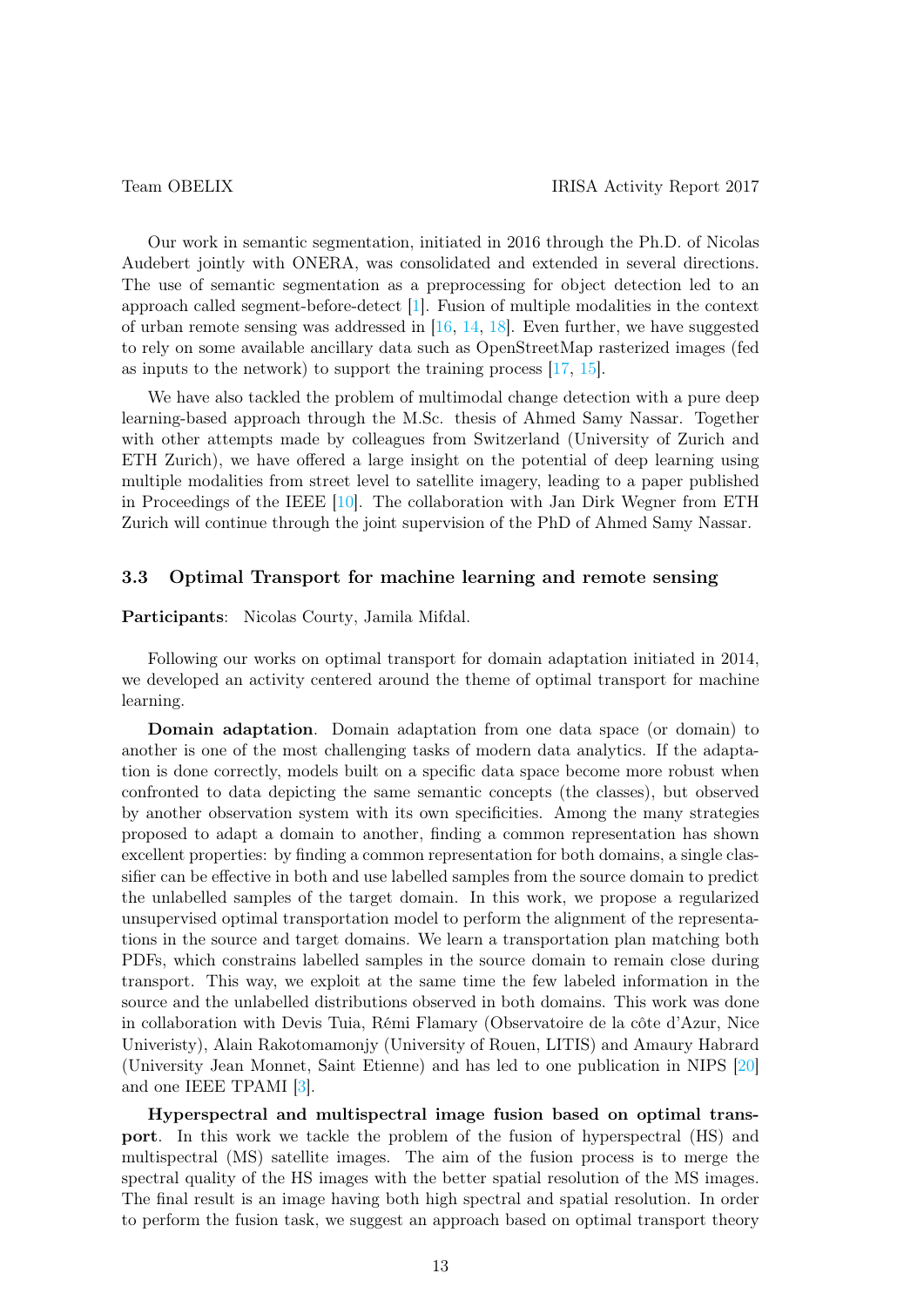that highlights the idea of energy transfer from the starting images HS and MS to the resulting final image. In this sense, the map transport can be thought as the transfer of characteristics of one image to another. This work is a part of Jamila Mifdal PhD, published at IGARSS [\[26\]](#page-31-2).

# 3.4 Dimensionality reduction and feature selection for hyperspectral data

Participants: Bharath Bushan Damodoran, Nicolas Courty, Sébastien Lefèvre, Romain Tavenard.

Hyperspectral data are generally high dimensional and large scale (several tens of thousands of spectra per image). In the context of Bharath Damodoran post-doc, we developed strategies to cope with these two problems: one based on random Fourier Features for nonlinear component analysis, and one for feature selection in spectral bands for classification.

Randomized Nonlinear Component Analysis for Dimensionality Reduction of Hyperspectral Images. Kernel based feature extraction method overcomes the curse of dimensionality and captures the non-linearities present in the data. However, these methods are not scal-able with large number of pixels found with hyperspectral images. Thus, a small subset of pixels are randomly selected to make the solution of kernel based methods tractable. In this paper, we propose scalable nonlinear component analysis for dimensionality reduction of hyperspectral images. The proposed method relies on the randomized feature maps to capture the non-linearities between the variables in the hyperspectral data. Experiments conducted with different hyperspectral datasets show that our proposed method has provided better quality components and outperformed the state-of-the-art in terms of classification performance. This work was published at IGARSS 2017 [\[21\]](#page-30-9)

Sparse Hilbert Schmidt Independence Criterion and Surrogate-Kernel-Based Feature Selection for Hyperspectral Image Classification . Designing an effective criterion to select a subset of features is a challenging problem for hyperspectral image classification. In this paper, we develop a feature selection method to select a subset of class discriminant features for hyperspectral image classification. First, we propose a new class separability measure based on the surrogate kernel and Hilbert Schmidt independence criterion in the reproducing kernel Hilbert space. Second, we employ the proposed class separability measure as an objective function and we model the feature selection problem as a continuous optimization problem using LASSO optimization framework. The combination of the class separability measure and the LASSO model allows selecting the subset of features that increases the class separability information and also avoids a computationally intensive subset search strategy. Experiments conducted with three hyperspectral data sets and different experimental settings show that our proposed method increases the classification accuracy and outperforms the state-of-the-art methods. This work was published in a journal paper IEEE TGRS [\[5\]](#page-29-5).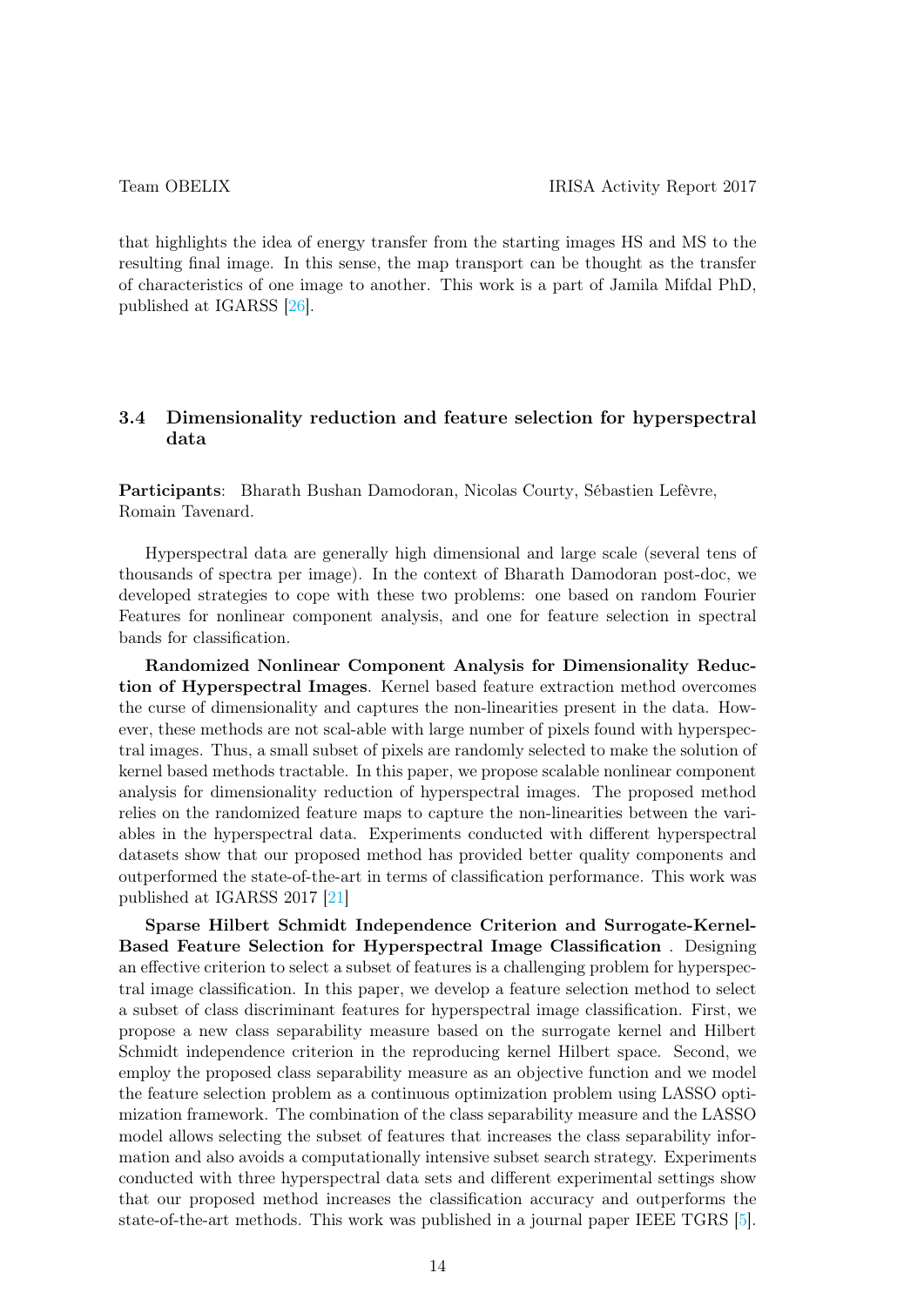### 3.5 Coupling data and models

Participants: Thomas Corpetti.

### Mapping temperatures at fine scales from satellite images.

General Circulation Models (GCM) of temperatures can not take into account the local variability due to their low spatial resolution. For fine scale temperature estimation, a classic option is to create model based on Multiple Linear Regression (MLR) using temperature as dependant variable and local parameters (local sensors, slope, topology, ...) as predictor variables. Though efficient, the non-linearity assumption is a strong constraint that limits performances of spatial models at the vineyard scale. We have worked on non linear mappings driven by dynamical models for local temperatures estimation in agricultural parcels [\[8\]](#page-29-6).

### 3.6 Change detection and time series analysis

Participants: Adeline Bailly, Laetitia Chapel, Thomas Corpetti, Romain Tavenard, Zheng Zhang.

Time series analysis From a thematic point of view, the analysis of crops and the way they are managed is a very hot point. Therefore, High Spatial Resolution (HSR) remote sensing time series are of prime importance to monitor those systems. However, because of the complexity of the resulting time series, the identification of various practices using conventional tools is no easy task. We have studied the use of match kernels [\[29\]](#page-31-3), as well as a novel alignment-based metric [\[12\]](#page-29-7) for time series classification. Another body of work related to alignment-based distances considers learning to mimic such metrics in a Euclidean embedding [\[23\]](#page-30-10). We also have identified changes in urban environments and lastly [\[9\]](#page-29-8), we have considered the domain adaptation framework in the specific case of time series data [\[2\]](#page-29-9).

# 3.7 Active learning to assist annotation of aerial images in environmental surveys

Participants: Romain Dambreville, Chloé Friguet, Mathieu Laroze, Sébastien Lefèvre.

Remote sensing technologies greatly ease environmental assessment using aerial images. Such data are most often analyzed by a manual operator, leading to costly and non scalable solutions. In the fields of both machine learning and image processing, many algorithms have been developed to fasten and automate this complex task. Their main common assumption is the need to have prior ground truth available. However, for field experts or engineers, manually labeling the objects requires a time-consuming and tedious process. Restating the labeling issue as a binary classification one, we propose a method to assist the costly annotation task by introducing an active learning process, considering a query-by-group strategy. Assuming that a comprehensive context may be required to assist the annotator with the labeling task of a single instance, the labels of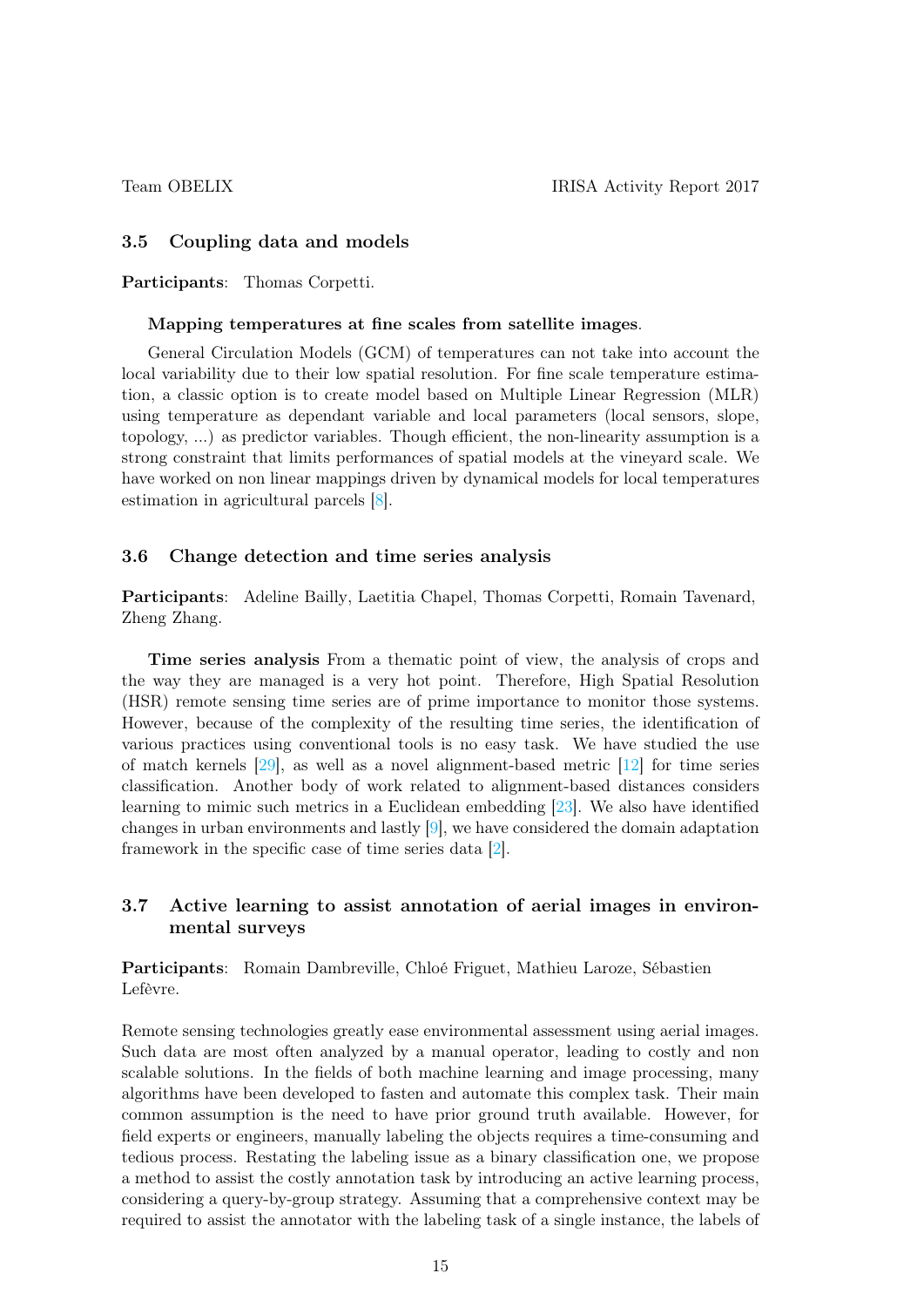all the instances of an image are indeed queried. A score based on instances distribution is defined to rank the images for annotation and an appropriate retraining step is derived to simultaneously reduce the interaction cost and improve the classifier performances at each iteration.

A first numerical study with promising results regarding the classification rate along with the chosen re-training strategy and the number of interactions with the user has been presented at Statlearn'17 [\[31\]](#page-31-4).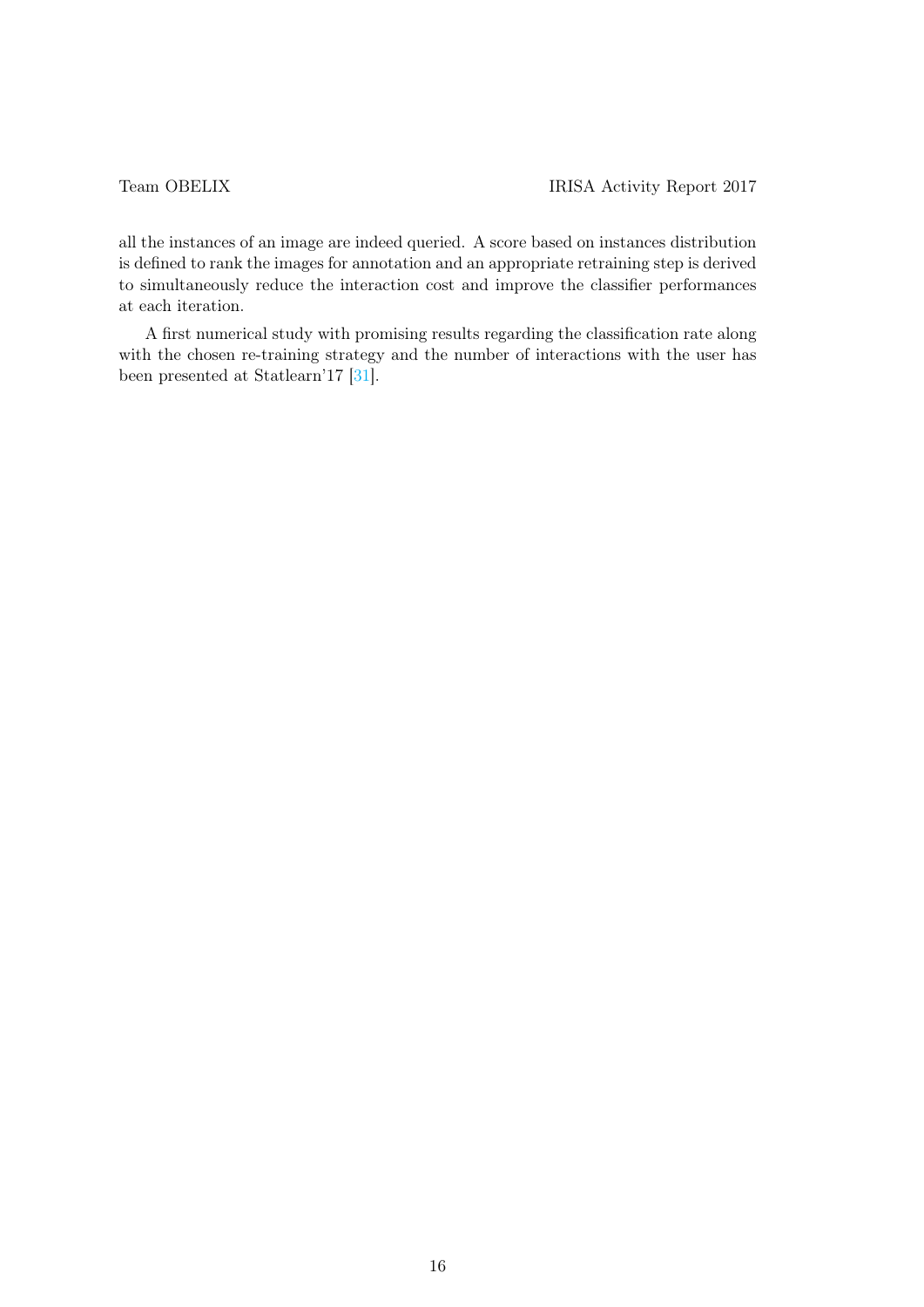# 4 Software development

# 4.1 Software development

In compliance with ACM requirements, most of our research code is being made available through http://gitlab.inria.fr/obelix for reproducibility purposes.

## 4.1.1 Triskele

Participants: François Merciol.

TRISKELE stands for Tree Representations of Images for Scalable Knowledge Extraction and Learning for Earth observation. Triskele is an open source  $C_{++}$  library that provides several algorithms for building hierarchical representation of remote sensing images. (CeCILL-B licence) Source Code (IRISA): https: // gitlab. inria. fr/ obelix/ triskele/

## 4.1.2 Broceliande

Participants: François Merciol.

Broceliande is a software for classification of remote sensing images. It uses TRISKELE and Random Forests. (CeCILL-B licence). Source Code (IRISA): https: // gitlab. inria. fr/ obelix/ broceliande/

### 4.1.3 tslearn

Participants: Romain Tavenard.

tslearn is a general-purpose Python machine learning library for time series that offers tools for pre-processing and feature extraction as well as dedicated models for clustering, classification and regression

Website and documentation: https://tslearn.readthedocs.io (BSD-2-Clause license)

# 4.1.4 POT

Participants: Nicolas Courty, Laetitia Chapel, Romain Tavenard.

POT is an open source Python library that provides several solvers for optimization problems related to Optimal Transport for signal, image processing and machine learning. It has more than 110k downloads and 640 stars on github.

Website and documentation: https: // PythonOT. github. io/

Source Code (MIT): https: // github. com/ PythonOT/ POT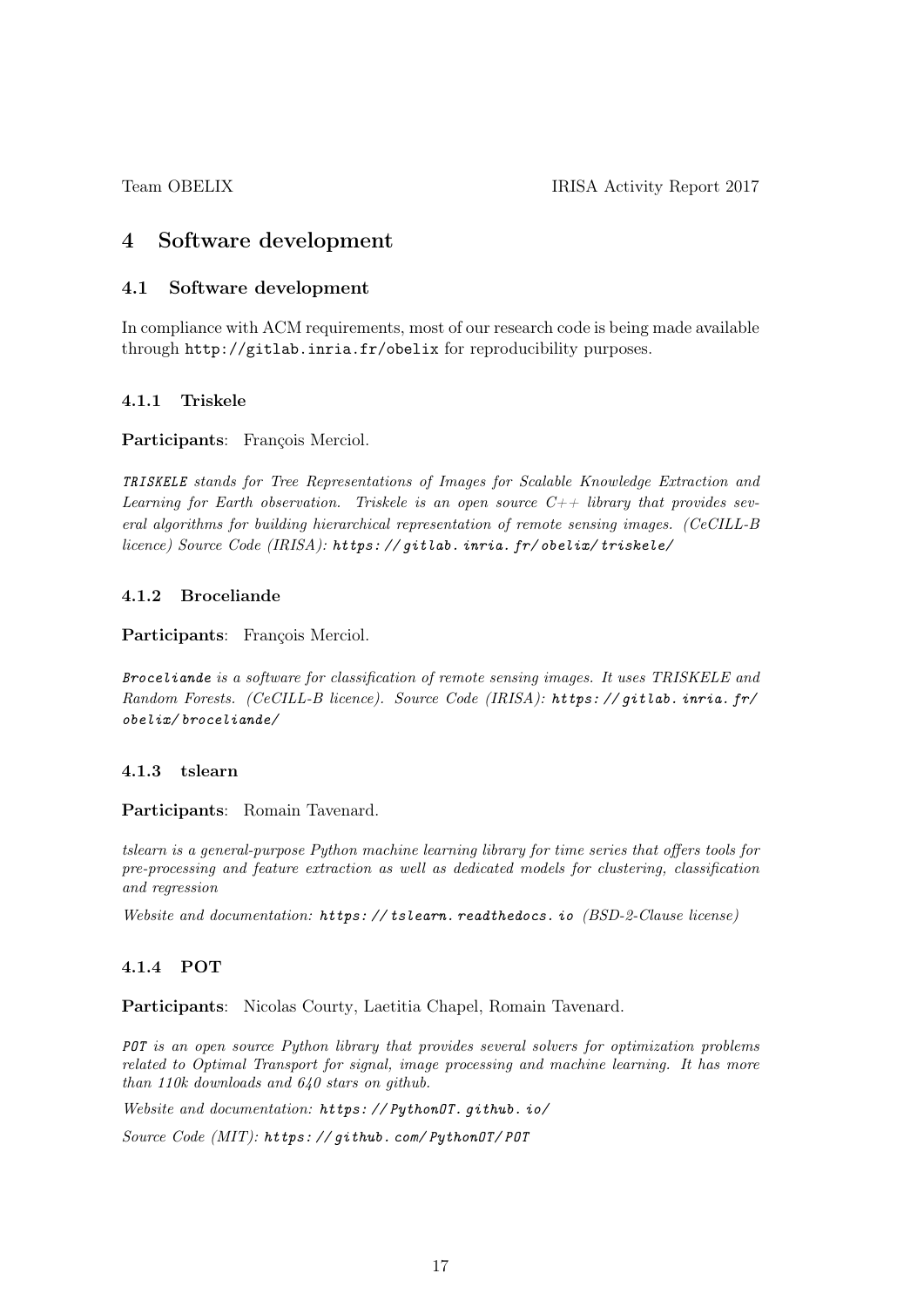# 5 Contracts and collaborations

# 5.1 International Initiatives

## 5.1.1 PHC Cai YuanPei – French Ministry of Foreign Affairs

Participants: Thomas Corpetti.

- Project type: PHC
- Dates: 2017–2019
- PI institution: CNRS
- Other partners: Chinese Academy of Sciences, Aerospace Institute Research Center
- Principal investigator: Thomas Corpetti

In a context of climate change, the monitoring of local climate evolution becomes crucial, especially for two main reasons:

- ensure quality of life of humans;
- ensure a sustainable agriculture.

As for the first point, prospective scenario expect that in 2050, 70% of the world population will live in cities (Unesco report, 2015). Ensuring a reliable quality of life in urban environments is then of prime importance. It is today admitted that vegetation can be an answer (it absorbs CO2, reduces heat, . . . ). However, today we only have a sparse information of the vegetation inside cities (issued from public) but the amount of green areas issued from individuals is unknown. As for the second point, because of both the modifications in agricultural practices (intensive, increase in fertilization, . . . ) and the climate change (increasing temperature inside parcels), the evolution of resources and potential of agriculture is a problem that has to be monitored. In both situations (urban and agriculture), it is then of prime interest to monitor, understand and model the interactions between vegetation and local climate at fine scales. Such links are today not well understood at the fine scales we are interested in. This is the goal of this project. Applications concern the cities of Rennes (France), Beijing (China) and a local agricultural parcel near to Yinchuan (China, Ningxia province).

### 5.1.2 OBIATS - PHC Pamoja

Participants: Sébastien Lefèvre, Romain Dambreville, Mathieu Laroze.

- Project type: PHC Pamoja
- Dates: 2016–2017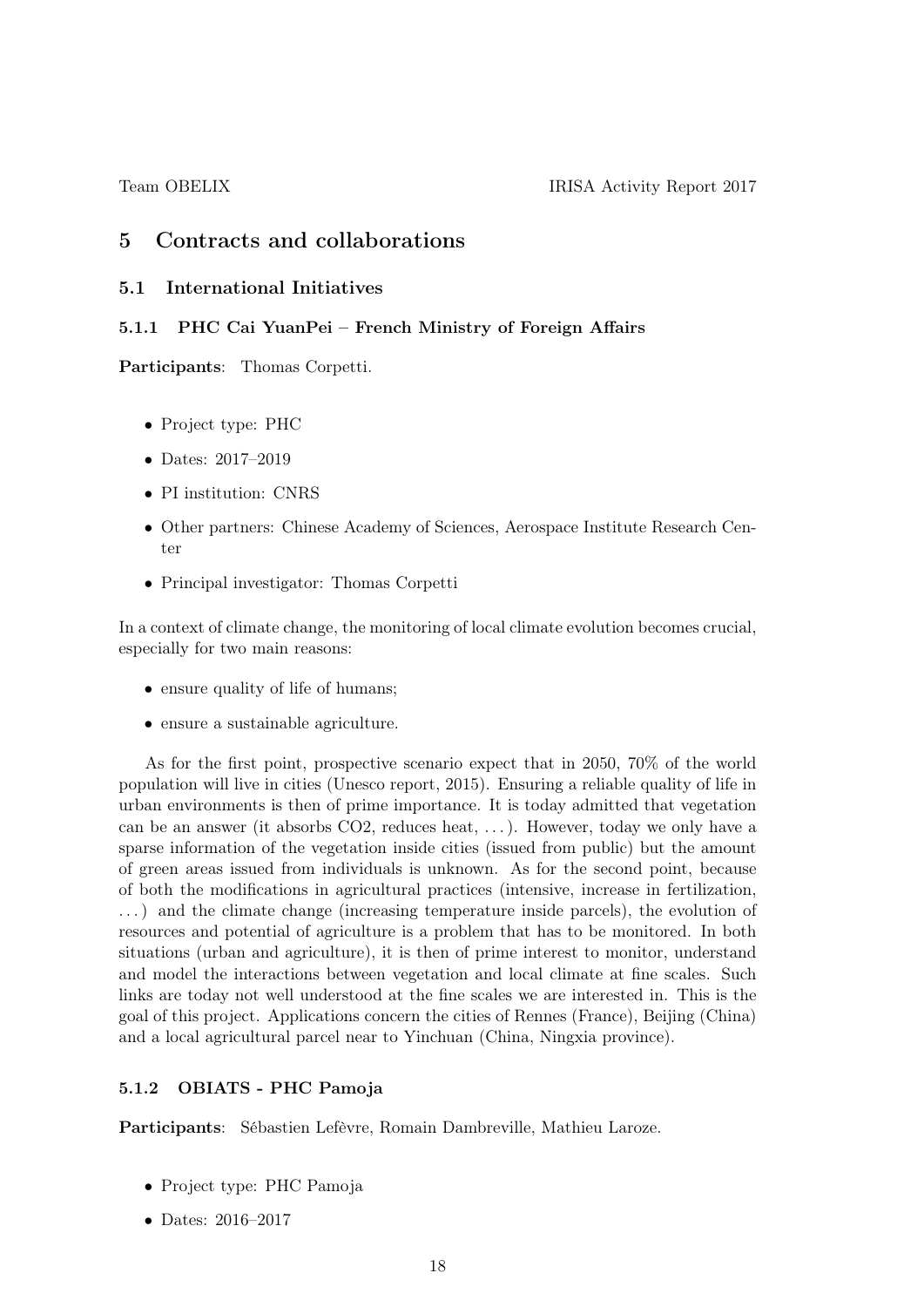- PI institution: UBS
- Other partners: TU Kenya (Kenya)
- Principal investigator: Sébastien Lefèvre

The research aims to utilize the latest development of satellite based remote sensing for acquisition of timely information acquisition of spatio-temporal monitoring on tree species cover crowns within Kenya National Parks. Major application areas are as follows: 1) Development of object based image analysis algorithm for segmentation and pattern recognition of tree species crowns (specifically acacia xanthophloea spp) on remote sensing data sets. 2) Monitoring and characterization of condition and growth of tree species crown, using pixel and over-pixel based spectro- temporal analysis of Remote Sensing data. 3) Integration of step 1 & 2 to develop an integrated Remote Sensing and Geographical Information System methodology for monitoring, mapping and analysis of tree species crown cover within Kenya National Parks. Such an initiative will be an important contribution towards natural resource management. 4) Application of raster fusion techniques on data sets of different resolutions, in order to achieve finer information details of high accuracy for surface features. More precisely, we focus on combining satellite image times series brought by the EU Copernicus Program, namely Sentinel-1 (SAR) and Sentinel-2 (optical), with single-date VHR (either aerial or satellite) imagery.

# 5.2 National Initiatives

# 5.2.1 SESAME - ASTRID 2017-2020

Participants: Romain Tavenard (WP leader), Laetitia Chapel, Chloé Friguet, Sébastien Lefèvre, François Merciol.

- Project type: ANR ASTRID
- Dates: 2017–2020
- PI institution: IMT Atlantique (Brest)
- Other partners: IRISA-Myriad (Rennes), CLS (Brest)
- Principal investigator: Prof. Ronan Fablet, IMT Atlantique, Signal & Comm. dept, Lab-STICC TOMS research team
- [web: http://recherche.imt-atlantique.fr/sesame](http://recherche.imt-atlantique.fr/sesame)

The surveillance of the maritime traffic is a major issue for defense contexts (e.g., surveillance of specific zones, borders,...) as well as security and monitoring contexts (e.g., monitoring of the maritime traffic, of fisheries activities). Spaceborn technologies, especially satellite ship tracking from AIS messages (Automatic Identification System) and high-resolution imaging of sea surface, open new avenues to address such monitoring and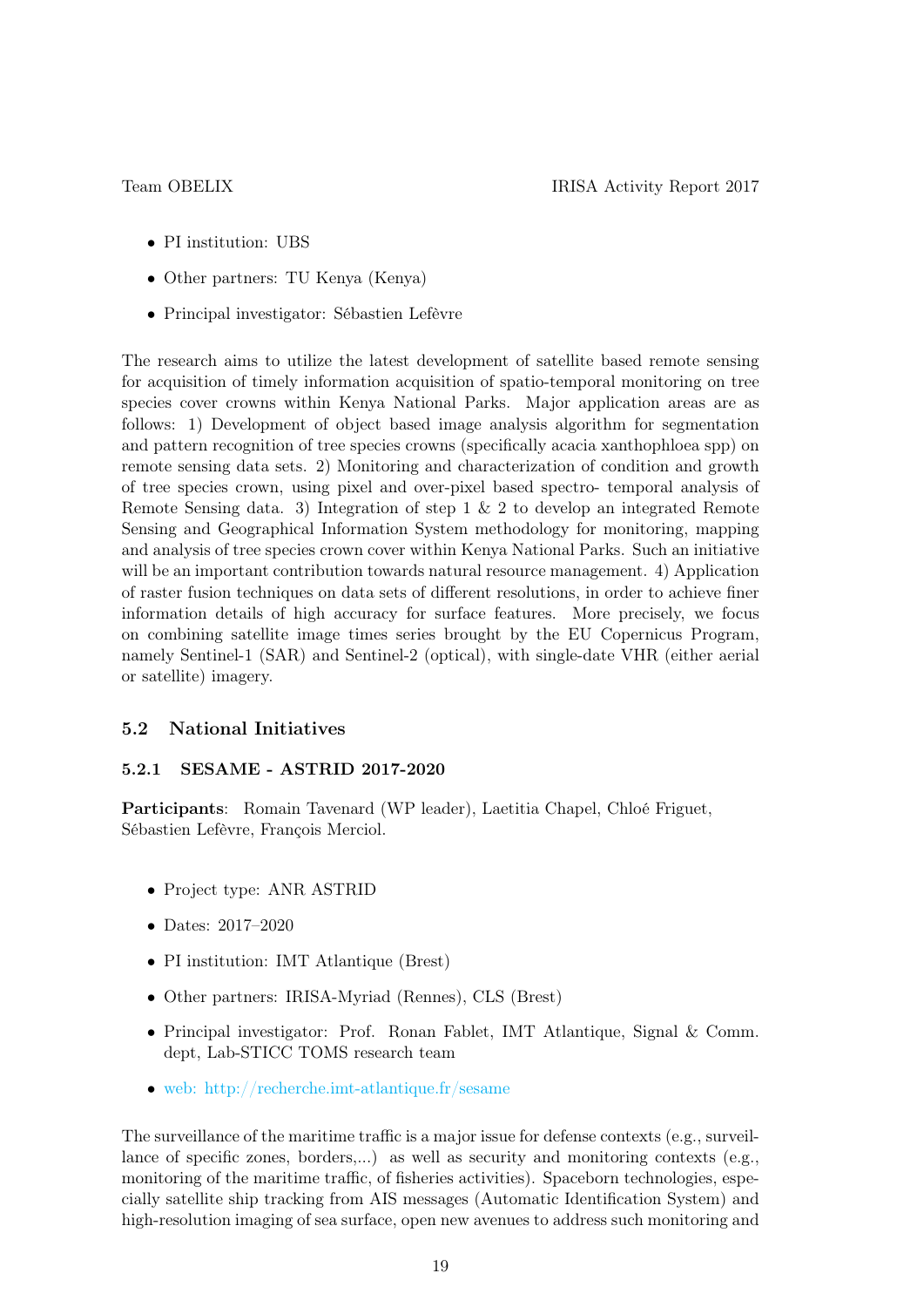surveillance objectives. SESAME initiative aims at developing new big-data-oriented approaches to deliver novel solutions for the management, analysis and visualization of multi-source satellite data streams. It involves four main scientific and technical tasks: Hardware and software platforms for the management, processing and visualization of multi-source satellite data streams for maritime traffic surveillance (Task 1), Analysis, modeling and detection of marine vessel behaviours from AIS data streams (Task 2), AIS-Sentinel data synergies for maritime traffic surveillance (Task 3), Visualization and mining of large-scale augmented marine vessel tracking databases (Task 4). A fifth task embeds the implementation of the proposed solutions for dual case-studies representative of the scientific and technical objectives targeted by the project. A first scientific contribution has been presented at BIDS'17 conference [\[30\]](#page-31-5).

# 5.2.2 OATMIL - ANR PRC 2017-2021

Participants: Nicolas Courty (project leader), Laetitia Chapel, Romain Tavenard.

- Project type: ANR OATMIL
- Dates: 2017–2021
- PI institution: UBS
- Other partners: INRIA-Panama (Rennes), LITIS (Rouen), Lagrange (Nice)
- Principal investigator: Nicolas Courty
- [web: http://people.irisa.fr/Nicolas.Courty/OATMIL/](http://people.irisa.fr/Nicolas.Courty/OATMIL/)

OATMIL is a research project that challenges some current thinkings in several topics of Machine Learning (ML). It introduces some paradigm shifts for problems related to machine learning with probability distributions. These shifts and the resulting innovative methodologies are achieved by bridging the gap between machine learning and the theory of optimal transport and the geometrical tools it offers and by rethinking the above ML problems from the optimal transport perspective. The new methodologies will be implemented as a toolbox that will be made available for the research community and potential industrial partners. The contributions of the project will be in 1) the design of new methods and algorithms for fundamental ML problems (e.g. domain adaptation) with optimal transport and 2) the definition of new algorithms for computing optimal transport and its variants on large scale collections of data.

# 5.2.3 ASTERIX - ANR JCJC 2013-2017

Participants: Sébastien Lefèvre(project leader), Nicolas Courty, Laetitia Chapel, Romain Tavenard, Thomas Corpetti, Bharath Bhushan Damodaran.

• Project type: ANR ASTERIX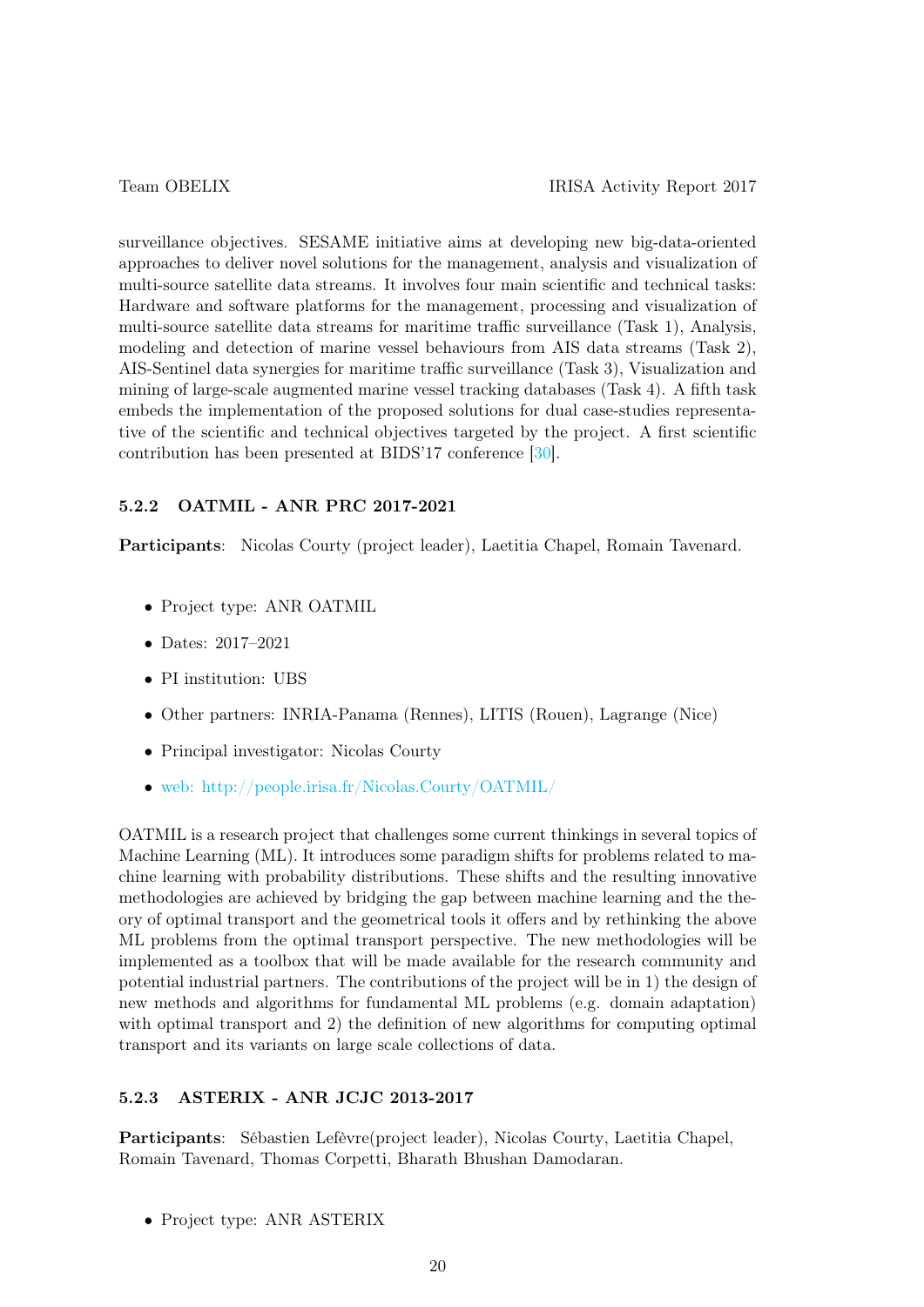- Dates: 2013–2017
- PI institution: UBS
- Other partners: OSUR (Rennes), LIVE (Strasbourg), IPGS (Strasbourg), DY-NAFOR (Toulouse)
- Principal investigator: Sébastien Lefèvre
- [web: http://www-obelix.irisa.fr/asterix/](http://www-obelix.irisa.fr/asterix/)

Following the growth of multisource data with high spatial, spectral, and temporal resolutions, the problem of complex image information mining in remote sensing of environment becomes a great challenge, with many potential applications raising. However, there is no or only a few methodological frameworks for dealing with data with multiple spatial and temporal scales: recognition methods are most often straight applications of standard classification and modelisation methods. Besides, dealing with spatial and temporal neighborhood, with various kinds of data, is expected to improve significantly resulting performances.

The goal of the ASTERIX project (Spatio-Temporal Analysis by Recognition within Complex Images for Remote Sensing of Environment) and its originality is to bring new methods, algorithms, softwares in the field of image analysis and machine learning in order to support recognition within complex image, by explicitly dealing with the specificity of remote sensing complex images. In this context, main challenges are related to high dimensionality, heterogeneity, volume and spatio-temporal behaviour of images.

Besides methodological achievements supporting the development of the state-ofthe-art in image processing and machine learning in the context of recognition within complex images, expected results from the ASTERIX project consist in a set of concrete solutions to crucial problems in remote sensing of environment, and especially in two environment: coastal and montains. More precisely, applications considered are related to the dynamic of environmental objects which help to understand coastal evolution, the dynamic of ash tree colonization in an agricultural mountain landscape, and the dynamic of geological process.

### 5.2.4 DELORA - Pôle I&R AAP PME 2016-2018

Participants: Sébastien Lefèvre, Minh-Tan Pham (Post-doc).

- Project type: Pôle Images & Réseaux, AAP PME
- Dates: 2016–2018
- PI institution: Tellus (Bruz)
- Other partners: Artefacto (Betton)
- Principal investigator: Geoffroy Etaix (Tellus)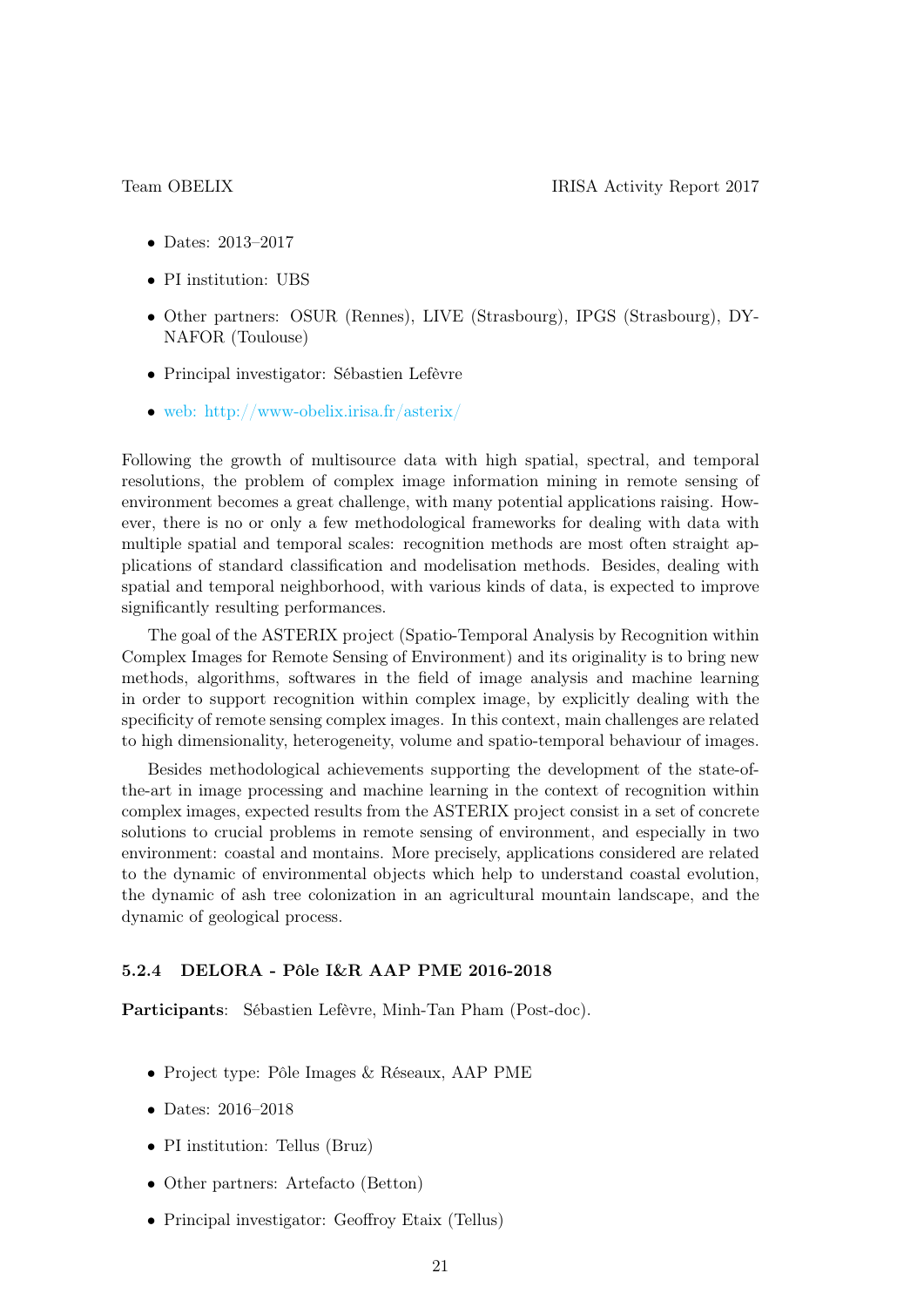To meet the new requirements of major accounts such as ERDF, GRDF, Suez Environnment, La Lyonnaise des Eaux, ... who would like to perform a precise geolocation and diagnosis of their networks, TELLUS Environment wants to propose with its partners Artefacto and IRISA (OBELIX) a new product ranging from network diagnosis to operational re-geolocation by augmented reality of networks and their defects for the operators of these customers. The aim of the DELORA project is to propose a packaged product including new sensors, 3D decision support software, new multi-source data processing and augmented reality hardware.

# 5.2.5 Littoralg - PPI UBS 2013-2017

Participants: Sébastien Lefèvre, Luc Courtrai, Roberto Giudici.

- Project type: PPI UBS
- Dates: 2014–2017
- PI institution: LBCM and GMGL labs (UBS)
- Other partners: Geoarchitecture, IREA, CRPCC (all at UBS)
- Principal investigator: Nathalie Bourgougnon (LBCM) and Mouncef Sedrati (GMGL)

LittorAgl is a multi-disciplinary project inside the South Brittany University. The main goal of the project is to monitor and value the brown seaweeds grounded on the departmental beaches. In this context, the OBELIX team task is to monitor brown seaweeds on these beaches by satellite, aerial, or fixed images. Our work consists of the neural network detection and estimation of the brown seaweeds volume on images such as those produced by a UAV. Furthermore, for the reconstruction of images' mosaic, we propose new methods based on the common objects present on those different images. Finally, we propose an evaluation tool for mosaicing algorithms.

# 5.3 Bilateral industry grants

- Wipsea, Rennes, through a scientific collaboration with Romain Dambreville (research engineer) and a CIFRE Ph.D. (Mathieu Laroze)
- CLS, Plouzané, through a Ph.D. (Caglayan Tuna) co-funded with CNES
- Tellus, Bruz, through a Ph.D. (Florent Guiotte) co-funded with Région Bretagne
- SIRS, Lille, through a scientific collaboration on large-scale mapping with hierarchical image representations ([\[22\]](#page-30-2))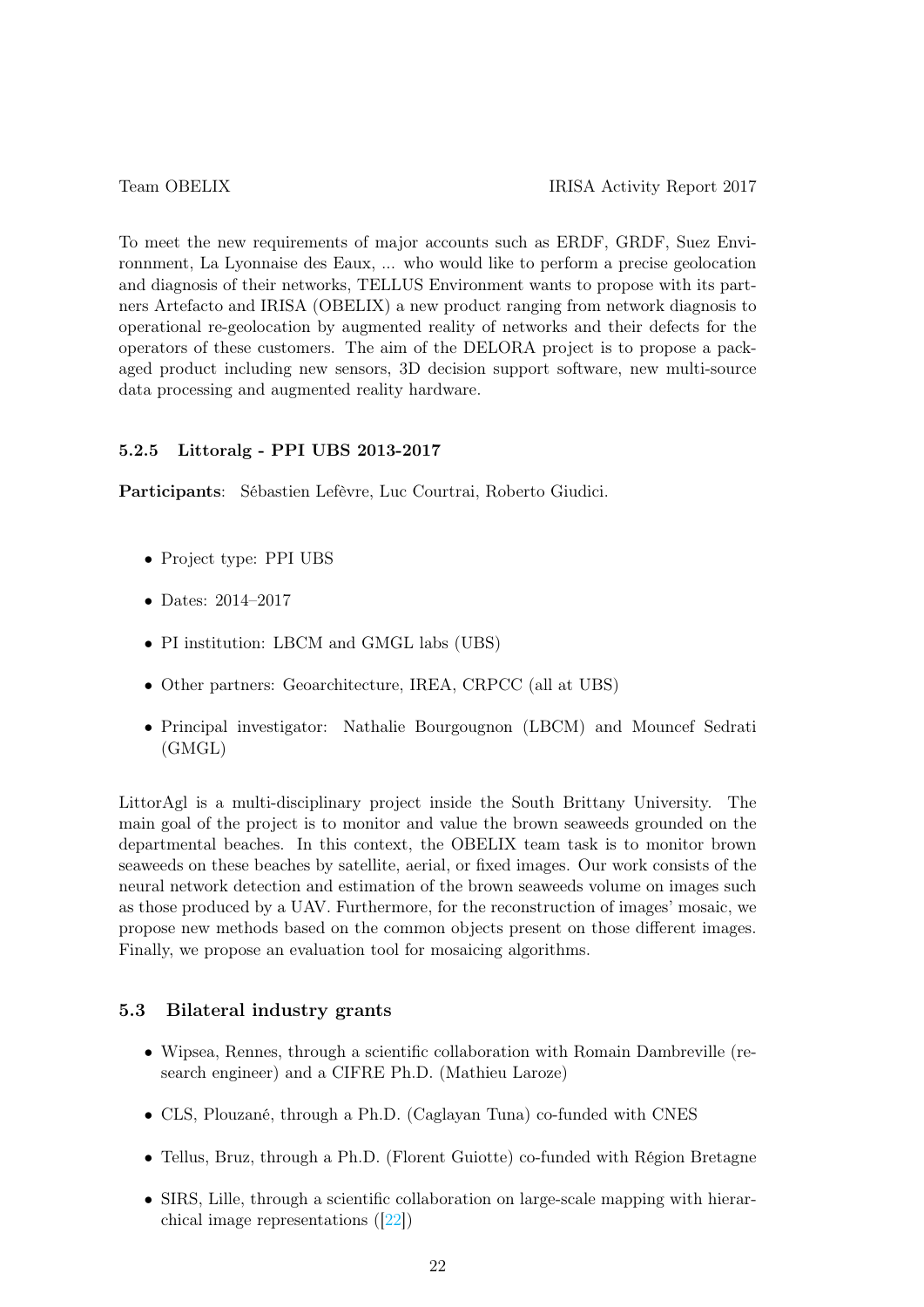# 5.4 Collaborations

# National collaborations

- Agrocampus Ouest and IRMAR, Rennes, through a scientific collaboration with Mathieu EMILY (MCF-HDR Statistics) [\[7\]](#page-29-10)
- Rennes 1 University / IRISA (team LINKMEDIA) through a Ph.D. co-supervision with Ewa KIJAK (MCF) [\[31\]](#page-31-4)
- DTIS team from ONERA, through a collaboration (PhD cosupervision of Nicolas Audebert [\[18,](#page-30-5) [15,](#page-30-7) [14,](#page-30-4) [1,](#page-29-2) [17,](#page-30-6) [16\]](#page-30-3)) with Bertrand Le Saux (CR ONERA)
- Grenoble INP, GIPSA, through a collaboration with Mauro Dalla (MCF Grenoble INP) Mura [\[19\]](#page-30-1)
- Geosciences Rennes, through a collaboration (PhD cosupervision of Arthur Le Guennec) with Dimitri Lague (DR CNRS)
- CNES, through the scientific supervision of Antoine Masse (CNES postdoc) on image denoising [\[24\]](#page-31-6)
- LITIS (Rouen), Observatoire de la Côte d'Azur (Nice), UJM (Saint-Etienne), in the context of the OATMIL ANR (e.g. [\[20\]](#page-30-8))

# International collaborations

- The visit of Adeline Bailly to Gustau Camps-Valls (Universitat de Valencia, Spain) has lead to the publication of a journal article [\[2\]](#page-29-9)
- Gebze Technical University, Kocaeli, Turkey: Erchan Aptoula (Associate Professor) is collaborating with the team on several topics, mainly related to image retrieval/classification with morphological hierarchies [\[13,](#page-30-0) [19,](#page-30-1) [27\]](#page-31-0)
- University of Aalborg through a collaboration on topographic mapping (joint paper [\[6\]](#page-29-0)) with Joachim Höhle (Emeritus Prof.)
- ETH Zurich through a Ph.D. co-supervision with Jan Dirk Wegner (Ass. Prof.) and a joint paper written with Devis Tuia from University of Zurich [\[10\]](#page-29-3)
- Université des Iles Baléares (UIB), Espagne, with Bartomeu Coll (full Professor). We are co-supervising the PhD of Jamila Mifdal on image fusion [\[26\]](#page-31-2).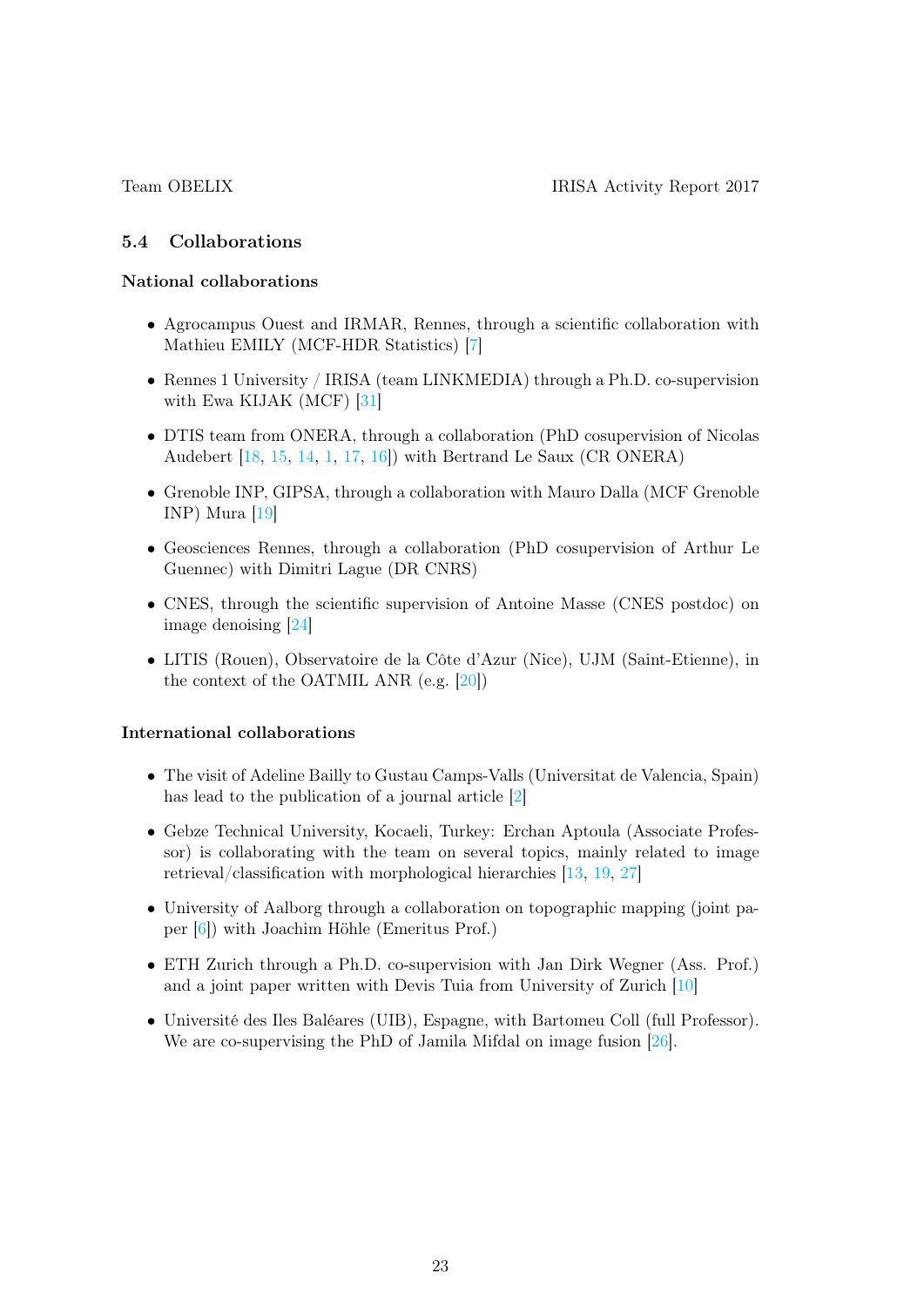Team OBELIX IRISA Activity Report 2017

# 6 Dissemination

# 6.1 Promoting scientific activities

6.1.1 Scientific Events Organisation

# Member of the Organizing Committees

• Chloé Friguet : [Statlearn'17](https://statlearn.sciencesconf.org/resource/page/id/4) (Lyon) : challenging problems in statistical learning

# 6.1.2 Scientific Events Selection

# Member of Conference Program Committees

- Chloé Friguet: [Statlearn'17](https://statlearn.sciencesconf.org/resource/page/id/4) (Lyon) : challenging problems in statistical learning
- Sébastien Lefèvre: VISAPP 2017 (Porto), JURSE 2017 (Dubai), ISMM 2017 (Fontainebleau), IGARSS 2017 (Fort Worth), BiDS 2017 (Toulouse), CBMI 2017 (Firenze), ICIP 2017 (Beijing), EGC 2017 (Grenoble)
- Laetitia Chapel: IGARSS, ICLR, NIPS, AISTAT, ICML
- Romain Tavenard: AISTAT
- Nicolas Courty: AAAI, CVPR Earthvision workshop, IJCAI (Senior reviewer), NIPS, Orasis

# Reviewer

- Chloé Friguet : IGARSS
- Sébastien Lefèvre: IGARSS

# 6.1.3 Journal

# Member of the Editorial Boards

- Chloé Friguet : Associate Editor of [Statistique et Société](http://publications-sfds.fr/index.php/stat_soc) (Société Francaise de Statistique) - since May 2017
- Sébastien Lefèvre: Editorial Board Member of Remote Sensing, MDPI; Guest editor of a special issue "Advances in Object-Based Image Analysis – Linking with Computer Vision and Machine Learning" in Remote Sensing, MDPI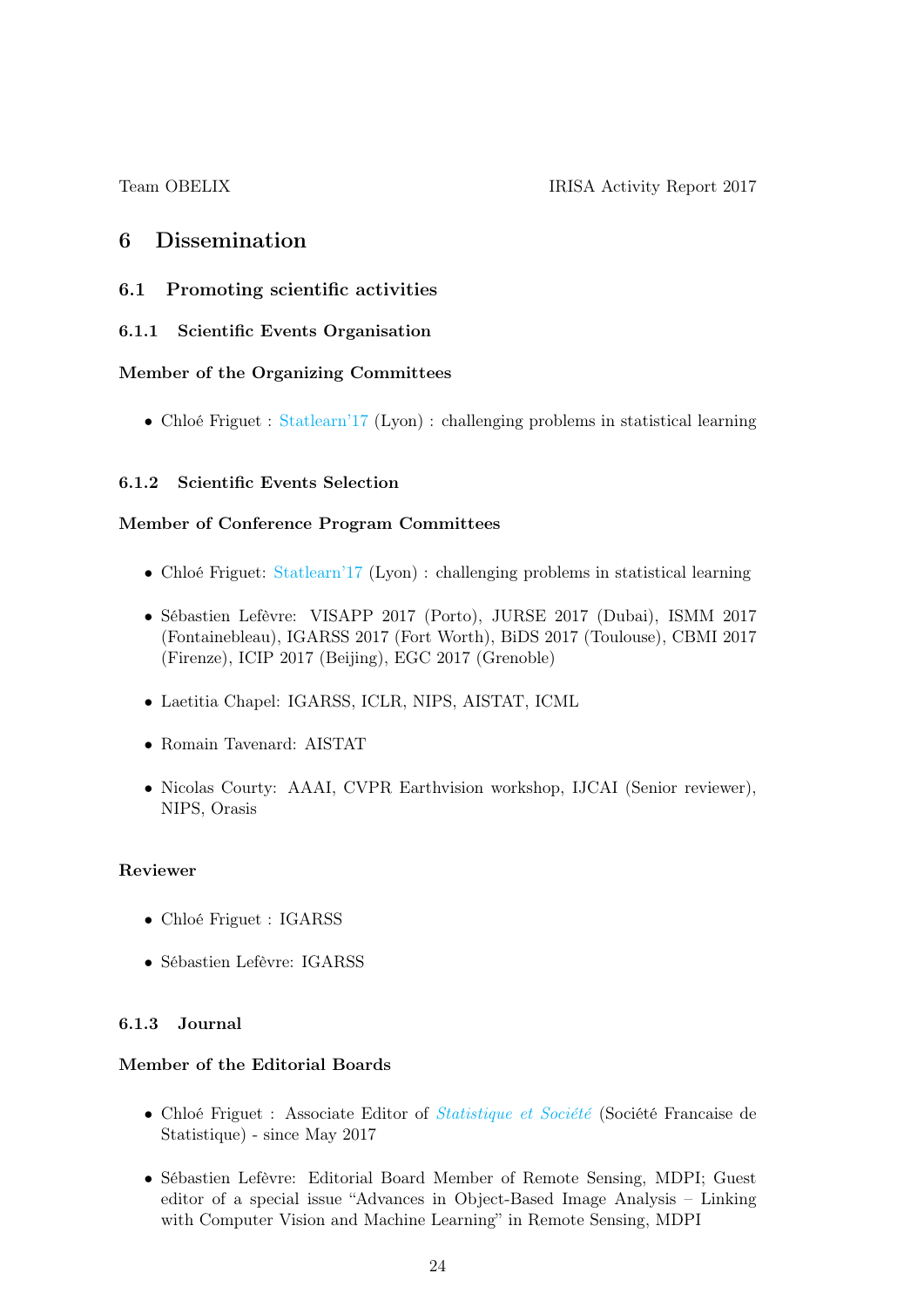# Reviewer - Reviewing Activities

- Chloé Friguet: Transactions on Computational Biology and Bioinformatics; IEEE Transactions on Geoscience and Remote Sensing; Statistique et Société
- Romain Tavenard: Springer Data Mining and Knowledge Discovery
- Sébastien Lefèvre: ACM Computing Review, IEEE Journal of Selected Topics in Applied Earth Observations and Remote Sensing, Proceedings of the IEEE, IEEE Transactions on Geoscience and Remote Sensing, IEEE Geoscience and Remote Sensing Magazine, MDPI Journal of Imaging, PLOS One
- Nicolas Courty: IEEE Transactions on Geoscience and Remote Sensing, Remote Sensing, IEEE Journal of Selected Topics in Applied Earth Observations and Remote Sensing
- François Merciol : MDPI Sensors

# 6.1.4 Invited Talks

- Sébastien Lefèvre: New Trends in Image Analysis and Machine Learning for Remote Sensing – ESA – Frascati, Italy
- Sébastien Lefèvre: ONERA; LISTIC / Université de Savoie Mont Blanc
- Nicolas Courty: invited talk at PGMO Days (EDF/Saclay) : 'Joint distribution Optimal Transport for domain'
- Nicolas Courty: Introduction course on 'Optimal transport and Machine learning' during the 'Mathematical coffees' (SMAI/Huawei, Paris)
- Nicolas Courty: Invited talk at Rotchester University (RIT) : 'Domain adaptation and optimal transport'

# 6.1.5 Leadership within the Scientific Community

# 6.1.6 Scientific Expertise

- Sébastien Lefèvre: Expert for the French Ministry of Higher Education and Research (CIR/JEI), the Belgium National Research Agency (FWO)
- Nicolas Courty: Expert reviewer for ANR

# 6.1.7 Research Administration

• Sébastien Lefèvre: Head of OBELIX group; Deputy-head of the doctoral school SICMA (head for UBS); Member of the Scientific Council of the Natural Regional Park of the Gulf of Morbihan; Member of the Scientific Council of the Scientific Interest Group BreTel (Remote Sensing in Brittany)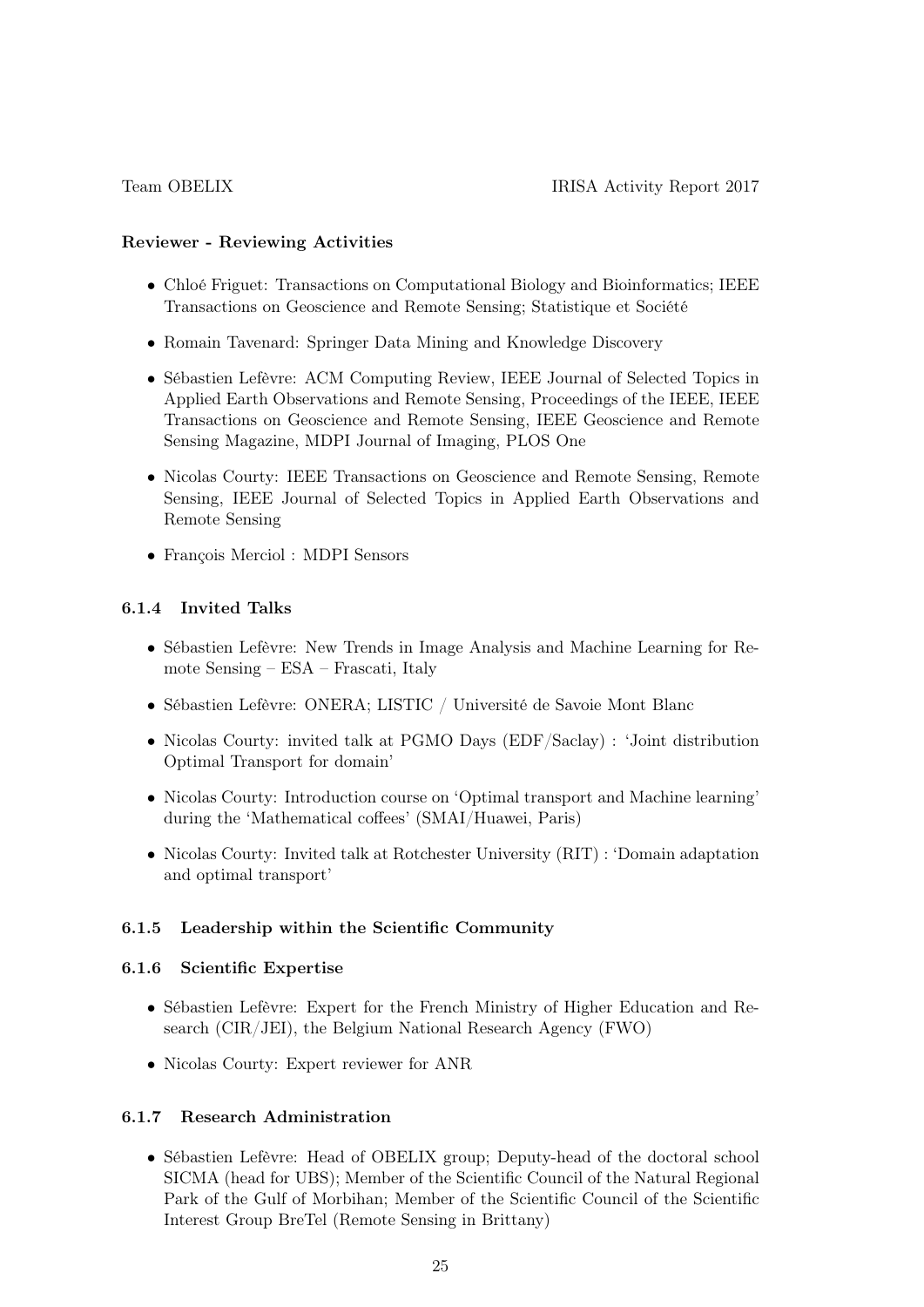# 6.2 Teaching, supervision

# 6.2.1 Teaching

For reseachers, all activities are given. For professors and assistant professors, only courses at the M. Sc. level are listed.

- Chloé Friguet
	- Biostatistique, 21h, M1 Biomolécules, Micro-organismes et Bioprocédés, Univ. Bretagne Sud, Lorient, France
- Romain Tavenard
	- programming, data mining, databases and deep learning, Univ. Rennes 2
- Luc Courtrai
	- concurrent programming, Master 1, Univ. Bretagne Sud, Vannes France
- Nicolas Courty
	- programming, data mining, databases, multimedia coding, machine learning, Master in Computer science, Univ. Bretagne Sud, Vannes France

### 6.2.2 Supervision

- PhD in progress:
	- Nicolas Audebert, Machine Learning for Classification of Big Remote Sensing Data, 2015-2018, Sébastien Lefèvre, Bertrand Le Saux (ONERA)
	- Adeline Bailly, Classification de séries temporelles et applications à la télédetection, 2015-2018, Romain Tavenard, Laetitia Chapel
	- Sina Nakhostin, Contributions to Unmixing strategies of Hyperspectral data, Nicolas Courty, Thomas Corpetti
	- Florent Guiotte, Morphological characterization of full waveform airborne LiDAR data, 2017-2020, Thomas Corpetti, Sébastien Lefèvre
	- Mathieu Laroze, Active Learning for Object Detection in Aerial Images with Application to Environmental Science, 2016-2019, Romain Dambreville, Chloé Friguet, Sébastien Lefèvre, Ewa Kijak (Univ. Rennes 1)
	- Arthur Le Guennec, Classification of massive 3D topo-bathymetric airborne lidar data in fluvial environments, Thomas Corpetti, Sébastien Lefèvre, 2016- 2019, Dimitri Lague (CNRS, Geosciences)
	- Ahmed Samy Nassar, Learning geographic information from multi-modal imagery and crowdsourcing, 2017-2020, Sébastien Lefèvre, Jan Dirk Wegner (ETH Zurich)
	- Caglayan Tuna, Scale Spaces for Satellite Image Streams and Fast Pattern Detection, 2017-2020, Sébastien Lefèvre, François Merciol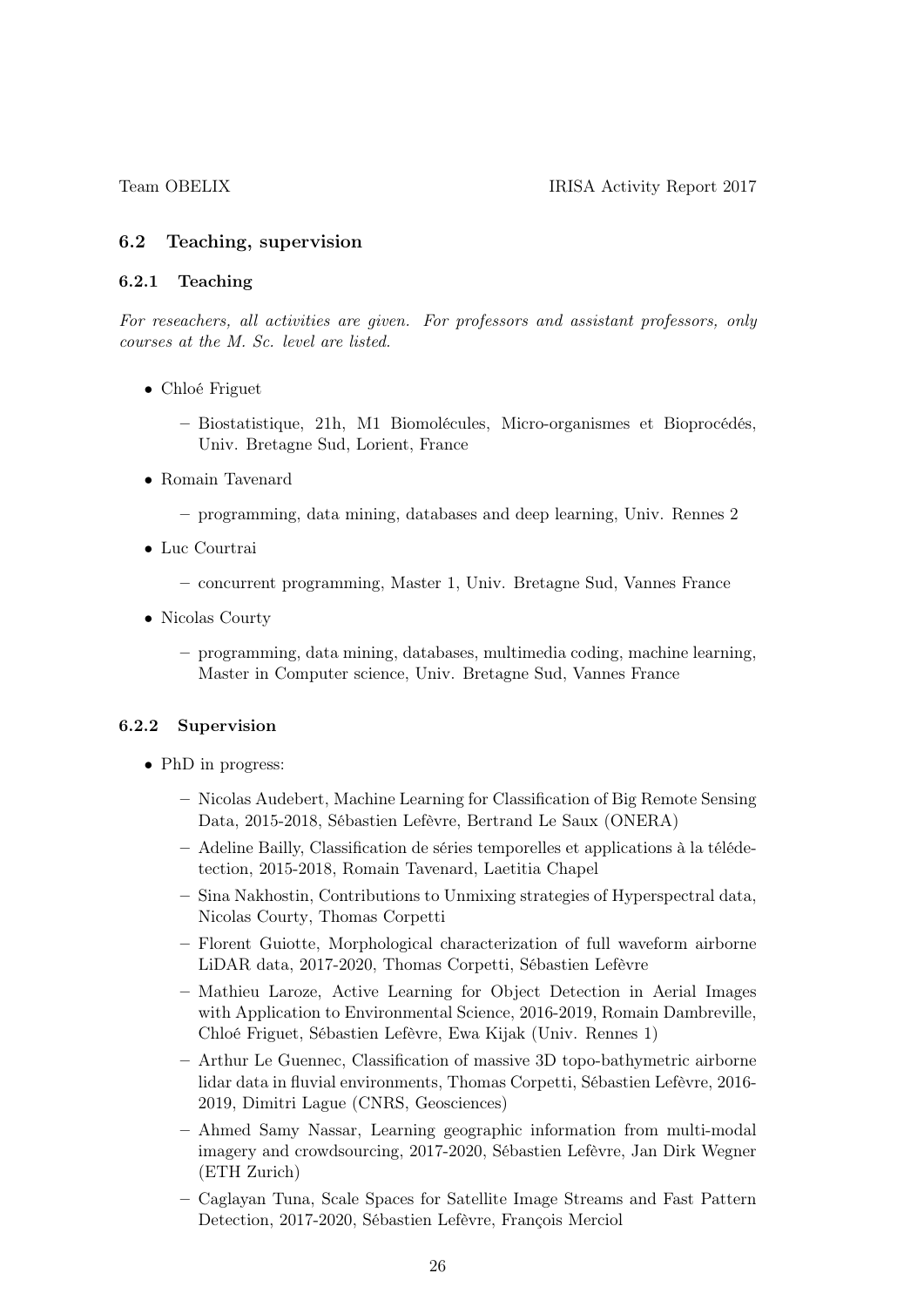- Titouan Vayer, Optimal Transport for structured objects, 2017-2020, Nicolas Courty, Laetitia Chapel, Romain Tavenard
- PhD defended during the year:
	- Yanwei Cui, Kernel-based learning on hierarchical image representations: applications to remote sensing data classification, 2013-2017, Laetitia Chapel, Sébastien Lefèvre
	- Romain Huet, Sparse neural coding for a vision system, 2013-2017, Nicolas Courty, Sébastien Lefèvre

## 6.2.3 Juries

- Sébastien Lefèvre: PhD reviewer of Emmanuel Maggiori (Univ. Nice Sophia Antipolis)
- Sébastien Lefèvre: PhD reviewer of Francky Randrianasoa (Univ. Reims Champagne Ardennes)
- Sébastien Lefèvre: PhD reviewer of Charlotte Pelletier (Univ. de Toulouse)
- Sébastien Lefèvre: Chair of PhD defense committee of Lixuan Yang (CNAM)
- Sébastien Lefèvre: PhD committee of Amina Ben Hamida (Univ. Savoie Mont Blanc)

# 6.3 Popularization

- Chloé Friguet:
	- Journée "Sciences de l'ingénieur au féminin" Auray
	- Research Talks IUT Vannes
- Laetitia Chapel:
	- Research Talks IUT Vannes
- Nicolas Courty:
	- Conference on Artificial Intelligence and Earth Observation during "Fête de la Science"
	- Conference organizer and presenter on "The game of Go and deep learning: an history of the recent progresses in AI" (200 participants)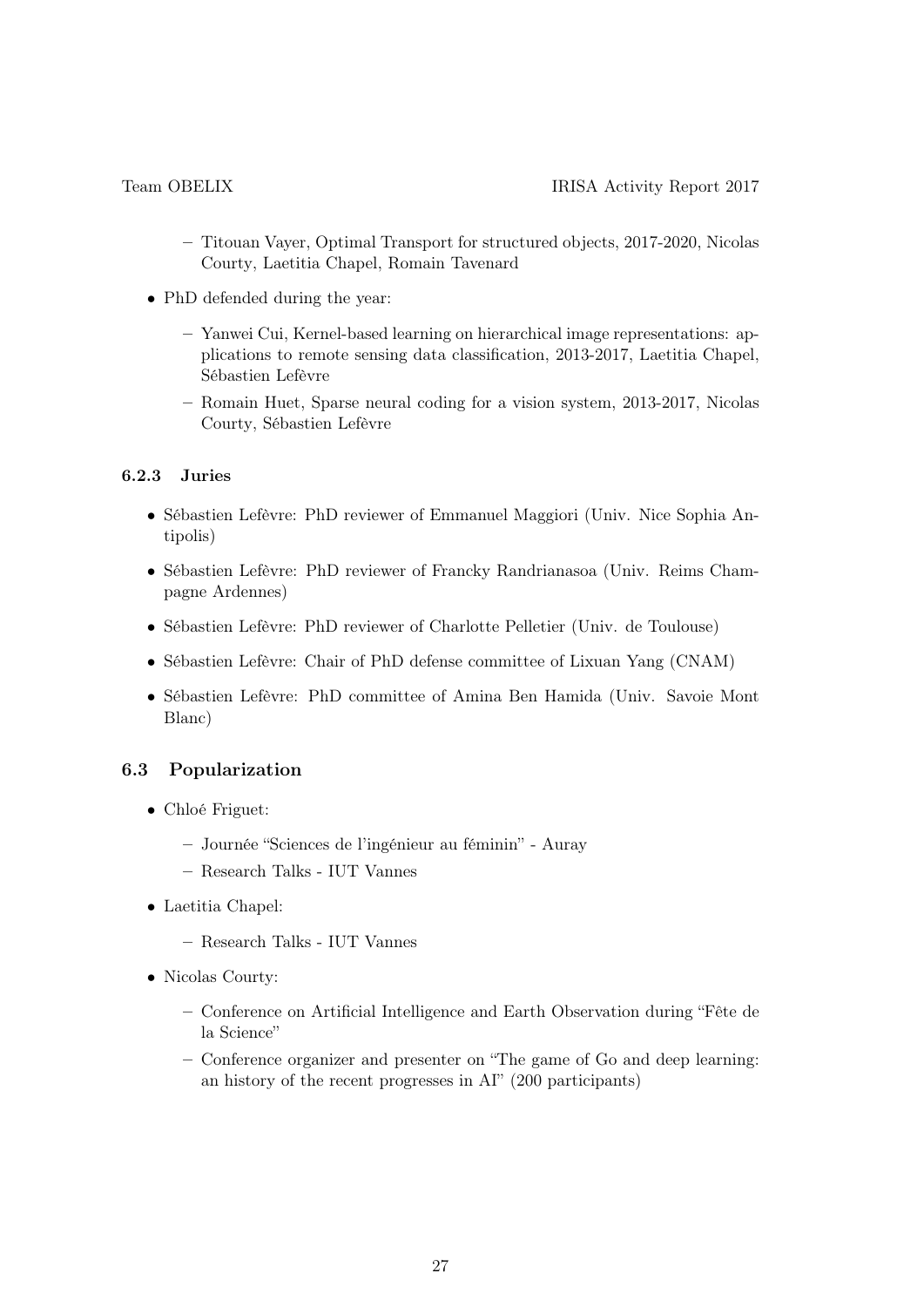# 7 Bibliography

## Articles in referred journals and book chapters

- <span id="page-29-2"></span>[1] N. Audebert, B. Le Saux, S. Lefèvre, "Segment-before-Detect: Vehicle Detection and Classification through Semantic Segmentation of Aerial Images", Remote Sensing 9, 4, April 2017, p. page 1–18, https://hal.archives-ouvertes.fr/hal-01529624.
- <span id="page-29-9"></span>[2] A. Bailly, L. Chapel, R. Tavenard, G. Camps-Valls, "Nonlinear Time-Series Adaptation for Land Cover Classification", IEEE Geoscience and Remote Sensing Letters, 2017, https://halshs.archives-ouvertes.fr/halshs-01515283.
- <span id="page-29-4"></span>[3] N. Courty, R. Flamary, D. Tuia, A. Rakotomamonjy, "Optimal Transport for Domain Adaptation", IEEE Transactions on Pattern Analysis and Machine Intelligence, 2017, https://hal.archives-ouvertes.fr/hal-01377220.
- <span id="page-29-1"></span>[4] Y. Cui, L. Chapel, S. Lefèvre, "Scalable Bag of Subpaths Kernel for Learning on Hierarchical Image Representations and Multi-Source Remote Sensing Data Classification", Remote Sensing 9, 3, March 2017, https://hal.archives-ouvertes.fr/hal-01672848.
- <span id="page-29-5"></span>[5] B. B. Damodaran, N. Courty, S. Lefèvre, " Sparse Hilbert Schmidt Independence Criterion and Surrogate-Kernel-Based Feature Selection for Hyperspectral Image Classification", IEEE Transactions on Geoscience and Remote Sensing 55, 4, April 2017, p. 2385–2398, https://hal.archives-ouvertes.fr/hal-01447452.
- <span id="page-29-0"></span>[6] B. B. Damodaran, J. Höhle, S. Lefèvre, "Attribute profiles on derived features for urban land cover classification", *Photogrammetric engineering and remote sensing 83*, 3, 2017, p. 183–193, https://hal.archives-ouvertes.fr/hal-01447454.
- <span id="page-29-10"></span>[7] M. EMILY, C. FRIGUET, "Power evaluation of asymptotic tests for comparing two binomial proportions to detect direct and indirect association in large-scale studies ", Statistical Methods in Medical Research 26, 6, 2017, p. 2780–2799, https://hal. archives-ouvertes.fr/hal-01256507.
- <span id="page-29-6"></span>[8] R. Le Roux, Resseguier, T. Corpetti, N. Jgou, M. Madelin, C. Van Leeuwen, H. QUNOL, "Comparison of two fine scale spatial models for mapping temperatures inside winegrowing areas", Agricultural and Forest Meteorology 247, 0, 2017, p. 159-169, https: //hal.archives-ouvertes.fr/hal-01575344.
- <span id="page-29-8"></span>[9] A. LEFEBVRE, T. CORPETTI, "Monitoring the morphological transformation of Beijing old city using remote sensing texture analysis", IEEE Journal of Selected Topics in Applied Earth Observations and Remote Sensing 10, 2, 2017, p. 539–548, https: //hal.archives-ouvertes.fr/hal-02751881.
- <span id="page-29-3"></span>[10] S. Lefèvre, D. Tuia, J. D. Wegner, T. Produit, A. S. Nassaar, "Toward Seamless Multiview Scene Analysis From Satellite to Street Level", Proceedings of the IEEE 105, 10, October 2017, p. 1884 – 1899, https://hal.archives-ouvertes.fr/hal-01672849.
- [11] M.-T. Pham, G. MERCIER, L. Bombrun, "Color Texture Image Retrieval Based on Local Extrema Features and Riemannian Distance", Journal of Imaging 3, 4, 2017, p. 43, https://hal.archives-ouvertes.fr/hal-01629218.
- <span id="page-29-7"></span>[12] Z. Zhang, R. Tavenard, A. Bailly, X. Tang, P. Tang, T. Corpetti, "Dynamic Time Warping Under Limited Warping Path Length", Information Sciences 393, July 2017, p.  $91 - 107$ , https://hal.archives-ouvertes.fr/hal-01470554.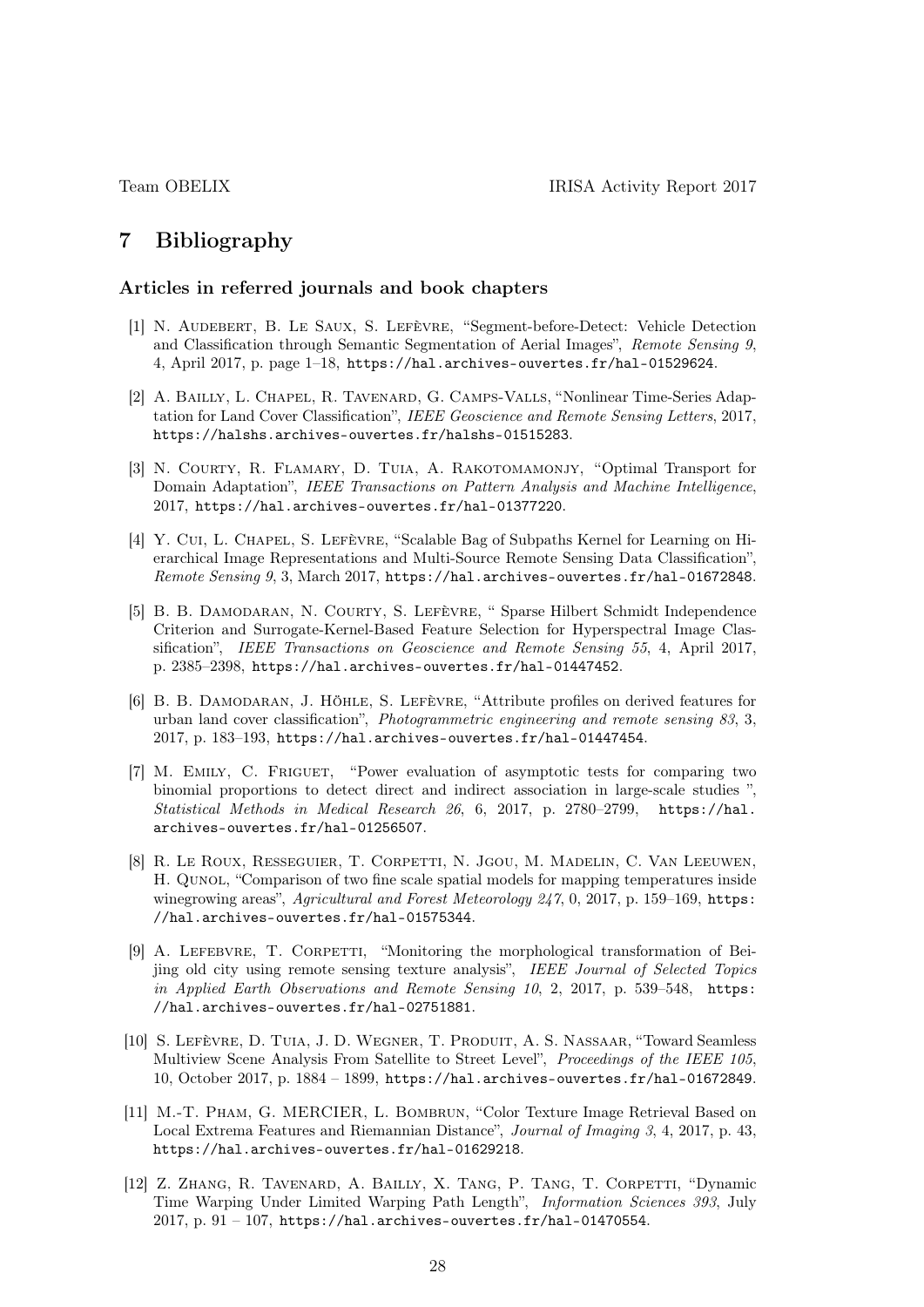### Publications in Conferences and Workshops

- <span id="page-30-0"></span>[13] E. Aptoula, M.-T. Pham, S. Lefèvre, "Quasi-Flat Zones for Angular Data Simplification", in : International Symposium on Mathematical Morphology (ISMM), Fontainebleau, France, 2017, https://hal.archives-ouvertes.fr/hal-01672857.
- <span id="page-30-4"></span>[14] N. Audebert, A. Boulch, H. Randrianarivo, B. Le Saux, M. Ferecatu, S. LEFÈVRE, R. MARLET, "Deep learning for urban remote sensing", in: Joint Urban Remote Sensing Event (JURSE), Dubai, United Arab Emirates, March 2017, https://hal.archives-ouvertes.fr/hal-01672854.
- <span id="page-30-7"></span>[15] N. Audebert, B. Le Saux, S. Lefèvre, "Couplage de données géographiques participatives et d'images aériennes par apprentissage profond", in : GRETSI, Juan-les-Pins, France, 2017, https://hal.archives-ouvertes.fr/hal-01672870.
- <span id="page-30-3"></span>[16] N. Audebert, B. Le Saux, S. Lefèvre, "Fusion of Heterogeneous Data in Convolutional Networks for Urban Semantic Labeling (Invited Paper)", in : Joint Urban Remote Sensing Event (JURSE), Joint Urban Remote Sensing Event 2017, Dubai, United Arab Emirates, March 2017, https://hal.archives-ouvertes.fr/hal-01438499.
- <span id="page-30-6"></span>[17] N. Audebert, B. Le Saux, S. Lefèvre, "Joint Learning from Earth Observation and OpenStreetMap Data to Get Faster Better Semantic Maps", in : EARTHVISION 2017 IEEE/ISPRS CVPR Workshop. Large Scale Computer Vision for Remote Sensing Imagery, Honolulu, United States, July 2017, https://hal.archives-ouvertes.fr/ hal-01523573.
- <span id="page-30-5"></span>[18] N. Audebert, B. Le Saux, S. Lefèvre, "Réseaux de neurones profonds et fusion de données pour la segmentation sémantique d'images aériennes", in : ORASIS, Collevillesur-Mer, France, 2017, https://hal.archives-ouvertes.fr/hal-01672871.
- <span id="page-30-1"></span>[19] P. Bosilj, B. B. Damodaran, E. Aptoula, M. Dalla Mura, S. Lefèvre, "Attribute Profiles from Partitioning Trees", in : International Symposium on Mathematical Morphology (ISMM), Fontainebleau, France, 2017, https://hal.archives-ouvertes. fr/hal-01672856.
- <span id="page-30-8"></span>[20] N. Courty, R. Flamary, A. Habrard, A. Rakotomamonjy, "Joint distribution optimal transportation for domain adaptation",  $in: NIPS 2017$ , Los Angeles, United States, December 2017, https://hal.archives-ouvertes.fr/hal-01620589.
- <span id="page-30-9"></span>[21] B. B. Damodaran, N. Courty, R. Tavenard, "Randomized Nonlinear Component Analysis for Dimensionality Reduction of Hyperspectral Images", in: IGARSS 2017 -IEEE International Geoscience and Remote Sensing Symposium, International Geoscience and Remote Sensing Symposium, p. 1–4, Houston, United States, July 2017, https: //hal.archives-ouvertes.fr/hal-01620604.
- <span id="page-30-2"></span>[22] L. Faucqueur, F. Merciol, B. B. Damodaran, P.-Y. Rémy, B. Desclée, F. Dazin, S. Lefèvre, C. Sannier, "Scalable extraction of small woody features (swf) at the pan-european scale using open source solutions", in : ESA EO Open Science, Frascati, Italy, 2017, https://hal.archives-ouvertes.fr/hal-01672869.
- <span id="page-30-10"></span>[23] A. Lods, S. Malinowski, R. Tavenard, L. Amsaleg, "Learning DTW-Preserving Shapelets", in: IDA 2017 - 16th International Symposium on Intelligent Data Analysis, Advances in Intelligent Data Analysis XVI, 10584, springer International Publishing, p. 198–209, London, United Kingdom, October 2017, https://hal.archives-ouvertes. fr/hal-01565207.